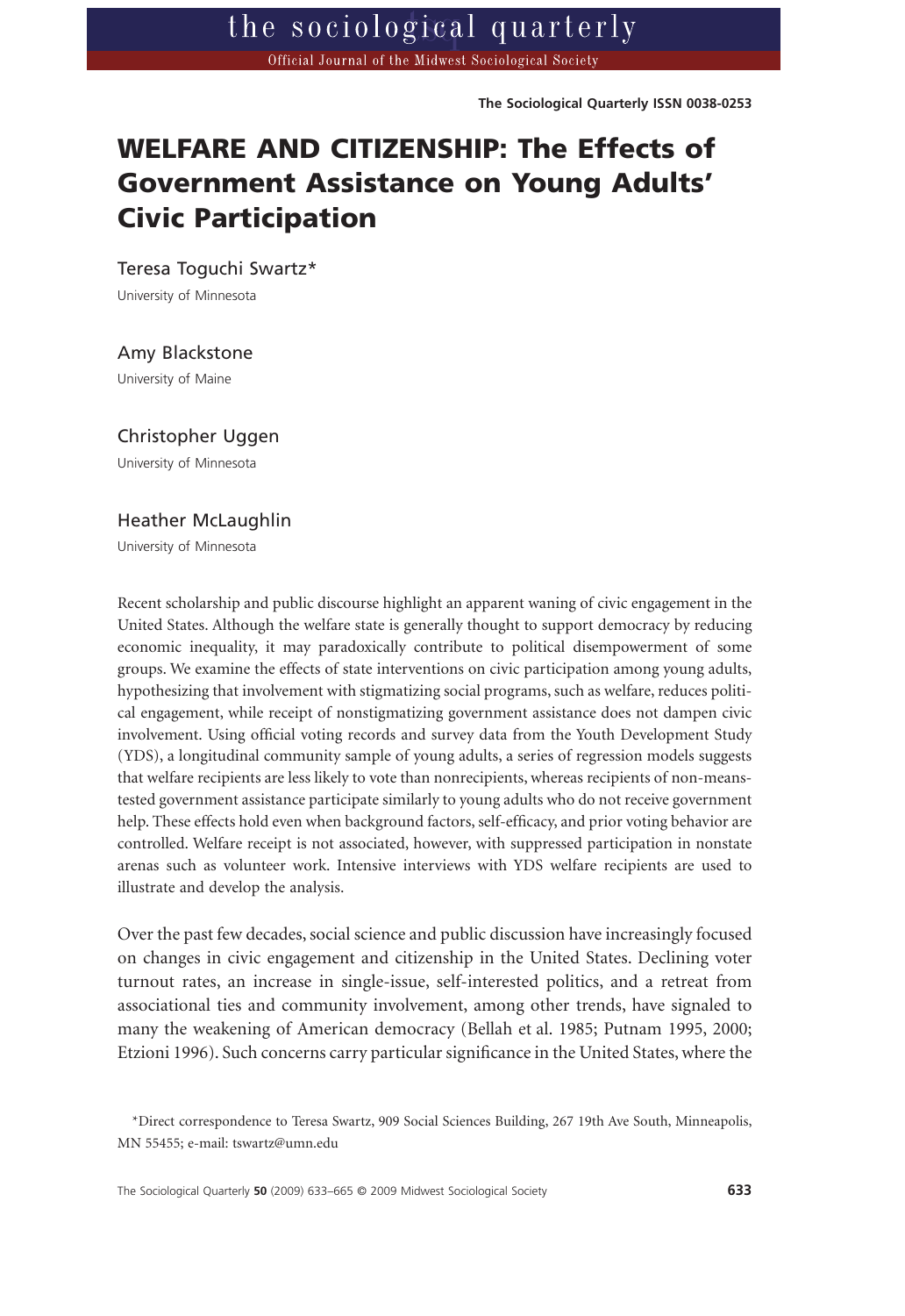strength of the nation and its democracy historically has been thought to rest in the active civic life of its citizenry (Tocqueville [1835] 1966).

Compelling evidence suggests that the United States has witnessed a general decline in civic participation over the past few decades. Voter turnout rates have decreased from a high of 63 percent in the 1960 presidential election to a low of 49 percent in 1996 (U.S. Bureau of the Census 2008). Moreover, citizens have expressed higher rates of cynicism and disengagement from the political process, and appear to be retreating from shared public life and civic involvement (Putnam 1995, 2000; Etzioni 1996). These trends are particularly disturbing among young Americans who have comparatively low voting rates and who may be establishing patterns that will persist into the future. Even with the recent rise from 2000 to 2004, only 41 percent of 18- to 20-year-olds and 42.5 percent of 21- to 24-year-olds reported voting in the 2004 presidential election.

Such changes have been viewed as posing a threat to the overall well-being of American society. Research suggests that civic engagement benefits society and individuals, as it is associated with decreased crime, drug abuse, and joblessness and increased educational attainment, occupational achievement, life satisfaction, and health (Wilson and Musick 1997; Uggen and Janikula 1999; Putnam 2000; Thoits and Hewitt 2001; Oesterle, Johnson, and Mortimer 2004). Disengagement from involved citizenship, particularly among young people, may carry long-term consequences for those who do not participate, and more broadly, for American society as a whole.

The development and recent transformation of the welfare state may play an important if unexplored and potentially paradoxical role in these developments and dynamics. On the one hand, liberal democratic nations, including the United States, have developed welfare state measures to ensure the provision of minimal living standards needed for the populace to function as citizens and workers. By reducing the extremes of inequality, the welfare state is intended to protect its citizens and promote the possibilities for active engagement. On the other hand, some critics from very divergent perspectives explain the current decline in democratic involvement by contending that the welfare state curtails active citizenship and promotes passive dependency (Murray 1984; Mead 1986, 1997; Habermas 1991). Indeed, some empirical evidence suggests that welfare recipients are a particularly politically quiescent group compared with others, despite their large stake in government policies (Verba, Scholzman, and Brady 1995). Others argue that it is not the receipt of government assistance itself that cultivates "passivity," but that state policies can either promote or discourage civic participation depending on the program design and implementation. From this perspective, stigmatizing programs such as welfare are thought to have deleterious effects, while programs that valorize citizenship, such as veteran's benefits or Social Security, are thought to have mobilizing effects (Pierson 1993; Soss 1999, 2000; Campbell 2003; Mettler and Soss 2004; Mettler 2005).

In this article, we investigate the relationship between the welfare state and civic engagement. Do welfare state programs help integrate recipients into, or alienate them from, civic life? Considering the wide variation in design, delivery, and stigmatization, do different programs have different impacts?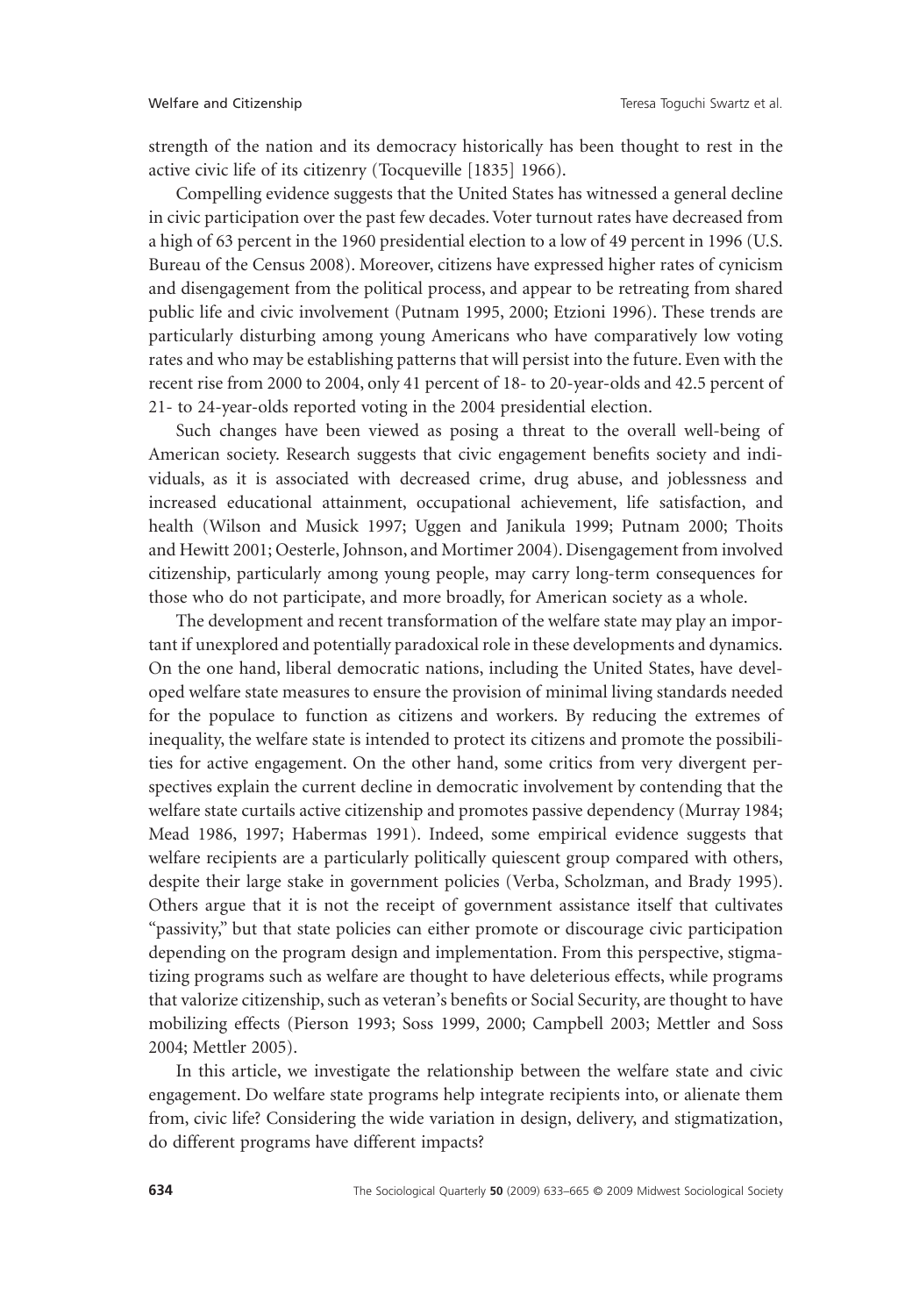We assess the effects of the welfare state on democratic participation by comparing the civic activity—operationalized as voting and volunteering—of those who have had direct contact with welfare state programs and those who have not. Further, we examine the political consequences of policy design by comparing the civic participation of young adults involved with two differently structured programs: (1) those that are means-tested, stigmatizing, and administered at the discretion of a caseworker primarily consisting of welfare (Aids to Families with Dependent Children [AFDC] at the time) and food stamps, which we refer to here as "welfare"; and (2) other less stigmatizing forms of government assistance, such as unemployment insurance, social security disability insurance, and worker's compensation. These are sometimes described as "firsttier government assistance" (e.g., Nelson 1990), although we label them here as "other government assistance." To do this, we analyze survey and intensive interview data from the Youth Development Study (YDS), a longitudinal community study of young adults supplemented by administrative data from the Minnesota Secretary of State's Office on YDS respondents' actual voting history (Minnesota Secretary of State 2006).

The article proceeds in three parts. First, we describe trends in civic participation and review literature that suggests that involvement with welfare state programs may affect civic activity. Next, we analyze survey and voting data from a sample of young adults and consider how involvement with two differently designed and administered welfare state programs affect civic participation in the forms of voting and volunteering. To further illustrate these relationships, we supplement our analyses with intensive interview data with YDS welfare recipients. We conclude by discussing broader implications of this work, suggesting avenues for future research.

## **INEQUALITY, CITIZENSHIP, AND THE STATE**

Much sociological research on political participation examines the way that civic engagement corresponds with demographic factors such as age, education, race, gender, or social class. This line of scholarship examines group differences in civic participation, views, and interests, finding unequal participation among differently positioned groups and actors (Jacobs et al. 2004; Verba et al. 1995). Although many formal impediments to political participation have been removed through the passage of laws, such as the 19th amendment and the Voting Rights Act of 1965, group disparities in participation persist in voter turnout, protest, and other forms of civic activity (Verba et al. 1995).

Of the many factors affecting differential participation, socioeconomic status in particular is clearly associated with citizen engagement. The wealthy are more likely than the poor to vote, to work for political campaigns, and to participate in other political activities (Verba et al. 1995; Lawless and Fox 2001). Significantly, in an era when campaign contributions play an increasingly critical role in elections, those with greater financial resources have greater power to affect politics through their purse (Verba, Scholzman, and Brady 1997; Jacobs et al. 2004). Other forms of inequality are also associated with civic involvement. For instance, the more educated are much more likely to vote and participate in other forms of political activity (Putnam 2000), and voter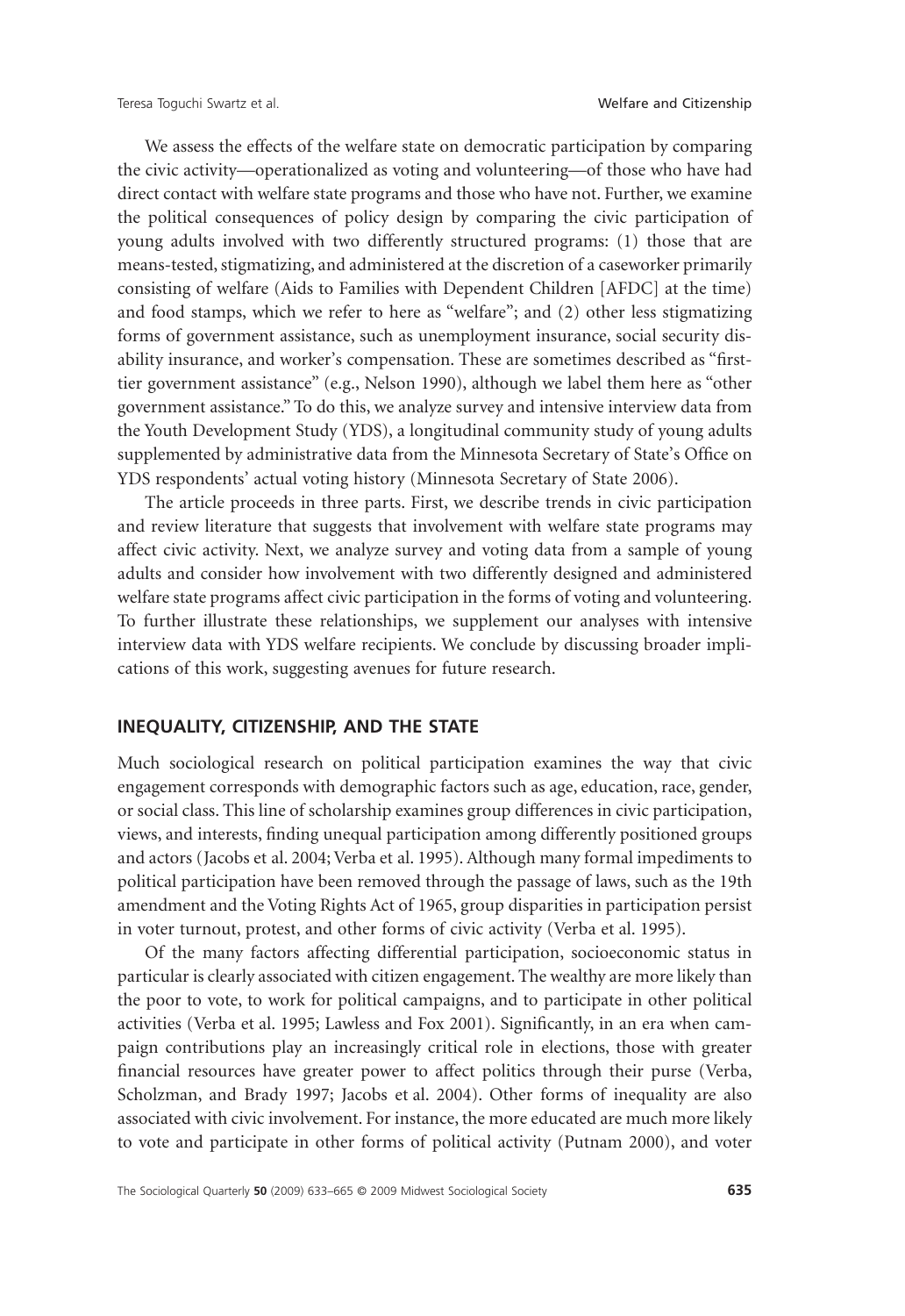turnout rates for the college educated have remained fairly constant, while loweducation groups have significantly declined over time (Verba et al. 1995).

Given these trends, welfare reform associated with the Personal Responsibility and Work Opportunity Act of 1996, which required work over full-time education, may have an unanticipated long-term effect on civic participation. In addition, feelings of political efficacy and opportunities to develop civic skills contribute to systematic class differentials in citizen participation (Teixeira 1992; Goren 1997; Soss 2000; Skocpol 2004; Mettler 2005). Age is also an important factor in civic engagement, with young adults having much lower voter turnout rates than older people (U.S. Bureau of the Census 2008). Indeed, Verba and colleagues argue that the lower voting rates of welfare recipients can be explained by preexisting characteristics associated with voter turnout, specifically, that welfare recipients come from poorer, less educated, and younger segments of the population who already are less likely to vote.

Yet other empirical research suggests that even when taking into account background variables such as income, education, age, race, gender, and region of the country, welfare recipients vote at lower rates than other Americans. For example, using data from the Fragile Families and Child Wellbeing Study, Bruch, Feree, and Soss (2008) found that recipients of Temporary Assistance for Needy Families (TANF)/food stamps exhibited significantly lower levels of voting, political, and civic participation, even after controlling for a host of demographic factors, social marginality, and economic, political, and social conditions. While this could be an artifact of false self-reported voting more frequently found among the highly educated (Abramson and Claggett 1992), it may also indicate that there is something about the welfare experience itself that dampens civic behavior, beyond the characteristics that recipients bring with them to welfare (see also Soss 1999, 2000). We therefore turn our attention next to the ways in which the state itself may affect political behavior.

#### **The Welfare State's Role in Facilitating or Diminishing Citizenship**

As described above, broader social inequalities are associated with lower political participation in disadvantaged groups. Thus, it would seem that welfare state interventions aimed to alleviate inequities could potentially promote more widespread civic involvement. Marshall's (1965) and Tocqueville's (1835) classic works on citizenship suggest that this would indeed be the case. Marshall (1965) theorizes that state policies can potentially foster inclusion into the citizenry, creating abilities to participate as full members in society. According to Marshall, modern citizenship includes three main and interrelated dimensions—civic, political, and social rights and responsibilities.<sup>1</sup> Social rights, such as the right to education, material necessities, and social security, strengthen citizens' abilities to enact their civil and political rights. By ensuring social rights and material well-being, welfare state policies can enable all to participate as citizens (Marshall 1965). Tocqueville, too, assumed that citizens need a basic level of material resources and economic independence to fully participate in the public realm (Goldberg 2001). The growing acceptance of social rights during the 20th century has legitimated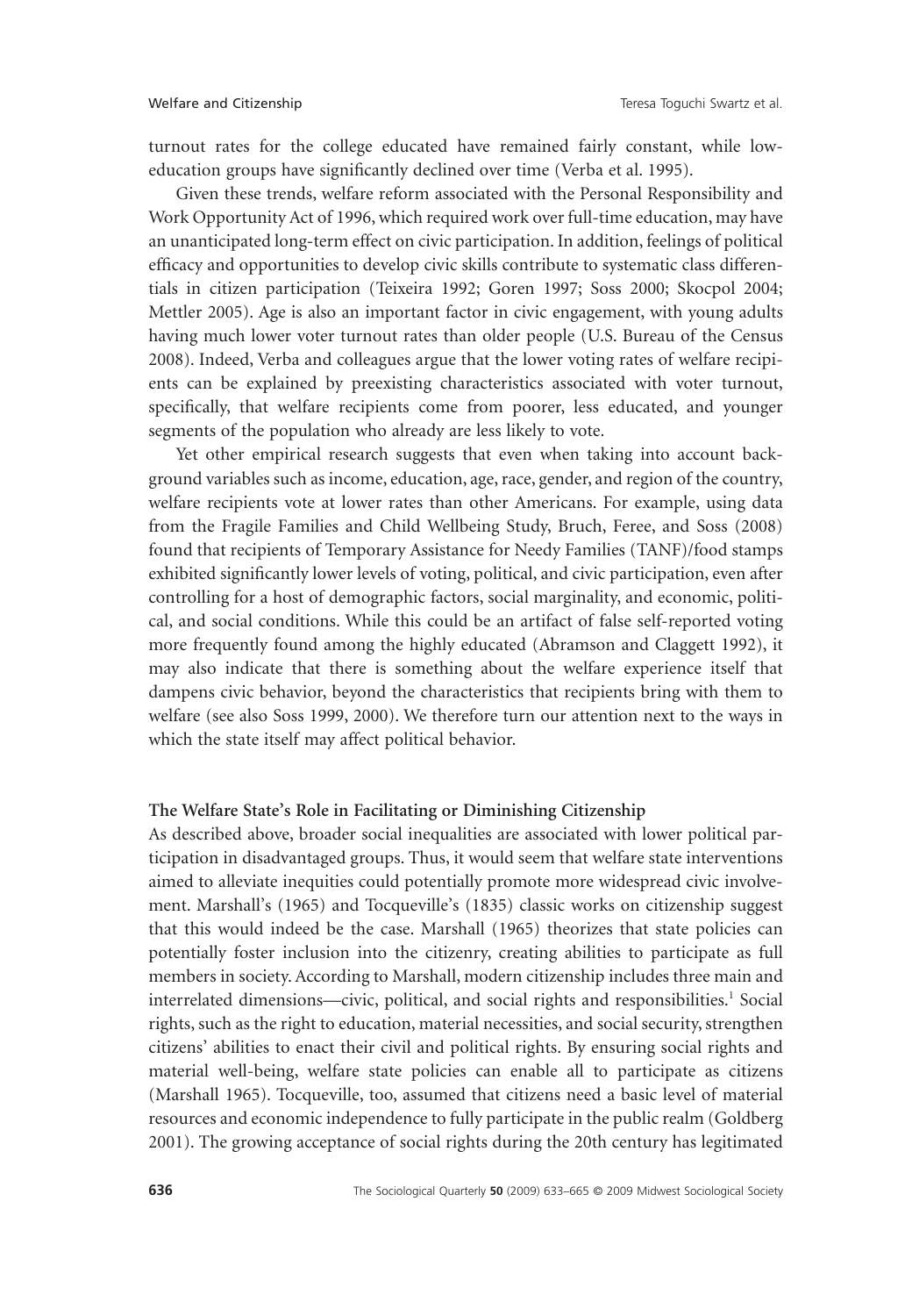state involvement in promoting and securing the economic well-being of its citizens through the rise of the modern welfare state.

Based on these developments, we would expect the welfare state to increase civic engagement by moderating the inequality that results from capitalism. Yet cultural commitments to individualism and the free market have limited or reversed the growth of the welfare state in the United States, particularly in the late 20th and early 21st centuries. Thus, social citizenship, as Marshall conceptualized it, may be limited in the U.S. context. As we have seen from the scholarship discussed above, the decline in civic participation in the United States appears to be linked to lower levels of participation among economically and educationally disadvantaged groups. From this point of view, persistent social inequality and the retrenchment of welfare state programs threaten democracy and active citizenship.

Yet other observations on the welfare state suggest political participation is not only suppressed by persistent inequality, but that state involvement may affect civic involvement in other unanticipated ways. In his grand critique of the public sphere in contemporary Western democracies, for example, Habermas (1991) argues that modern Western welfare states provide citizens with the civic, political, and social rights needed for full membership in society and a vital public sphere—but that these rights are only a rudimentary start.<sup>2</sup> What is needed is an active, reflexive, participatory citizenry who engage with one another to serve the common good. For Habermas, however, contemporary states managed by large bureaucratic apparatuses and dense laws may actually promote passive client citizenship. While this is a societywide phenomenon that involves macrostructural and cultural changes, the impact would be exaggerated among recipients of particular welfare state programs. According to Habermas, targeted welfare state clients are depersonalized as they are defined as "disabled," "elderly," "unemployed," and so forth, resulting in negative consequences for the individual's self-image, as well as alienating them from other citizens. With very different concerns and remedies, some conservative critics have argued that assistance from the welfare state encourages dependence and passivity and diminishes recipients' motivation to work and be involved in politics (Murray 1984; Mead 1997, 1986). In this study, we empirically test whether the welfare state promotes a passive client citizenry and suppresses active citizenship by examining if direct involvement with the welfare state through the receipt of any government assistance affects engagement in the public sphere.

Other scholarship demonstrates how state policies contribute to the stratification of groups by race, gender, and age (Mink 1990, 1995; Quadagno 1994; Mettler 1998; Campbell 2003) by defining who is included within the boundaries of the political community (Shklar 1991; Mettler and Soss 2004). Based on these studies, we might expect those categorized as "deserving" or who are perceived to have "earned" benefits will be viewed as full members of society and thus more likely to remain engaged in the body politic. Conversely, those who are defined outside of the boundaries of citizenship, and whose assistance is viewed as "unearned" and perhaps even "undeserving" may be more likely to reject participation.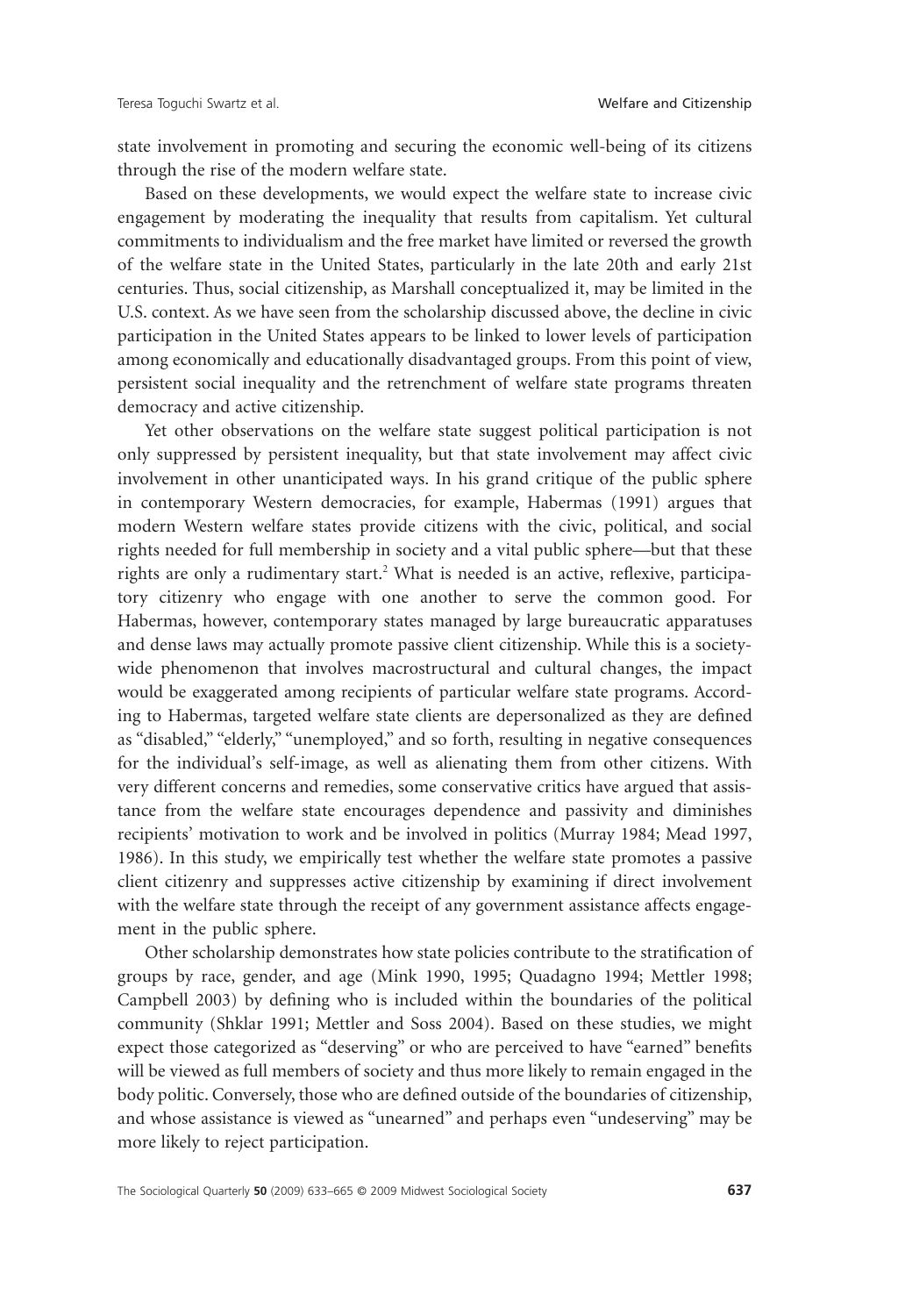## **Two Tiers: The Bifurcation of Social Programs in the United States**

Extending from this, it seems reasonable to suggest that the design, administration, and policy feedbacks of social benefit programs may have implications for the citizenship behavior of recipients (Skocpol 1992; Soss 1999, 2000; Mettler and Soss 2004). Scholars who analyze gender and the state (Nelson 1990; Piven 1990; Fraser and Gordon 1994; Quadagno 1994; Haney and Rogers-Dillon 2005), as well as those using the political institutional framework (Weir, Orloff, and Skocpol 1988; Skocpol 1992), argue that the U.S. welfare state has a two-tiered provision system, one channel offering generous nonstigmatizing benefits, and the other channel providing stigmatizing, punitive, and meager benefits. Those programs in the first tier, including social insurance benefits such as unemployment insurance, social security, and Medicare, are generally understood to be contributory with "universal" criteria for benefits and administered in objective ways, with recipients viewed as "deserving" and therefore retaining their full membership in the citizenry. These programs initially served primarily white male laborers, excluding dependent women and people of color who were more likely to work in agriculture and domestic labor. The second tier, including welfare and other supports for the poor such as general assistance and food stamps, are means tested and administered through discretionary case management, with recipients viewed as "undeserving" and whose full citizenship is viewed as suspect. These programs developed out of the poor laws, utilized "destitution" and moral fitness criteria for benefits (Fraser 1990; Nelson 1990; Pearce 1990; Piven 1990; Fraser and Gordon 1994). Several studies historically trace this second tier's social control features of delivery as well as the ways that women experienced welfare receipt as demeaning and difficult (Abramovitz 1988; Mink 1990, 1995; Gordon 1994, 1990, 1988).

Research on welfare today supports the assertions that bureaucratic case management continues to be experienced as stigmatizing and controlling (Edin and Lein 1997; Soss 1999, 2000; Hays 2003). For instance, Hays (2003) finds that rather than welfare assistance promoting feelings of integration into society, welfare mothers are regularly reminded, through the administration of services and through wider cultural messages, that they are not full members of society until they become self-sufficient workers. Furthermore, experiences with social service policy implementation shape political efficacy and activity, as recipients view interactions with state workers to represent the government overall (Soss 1999, 2000; Lawless and Fox 2001).

Some research, largely from political science, has begun to empirically investigate potential influence of state program design and implementation on civic engagement. Using a political learning perspective, this research suggests that citizens learn lessons from their experiences with public programs about the relationship between citizens and government and about their own political empowerment or disempowerment. Those who encounter the government through non-means-tested programs from the first tier learn that they are valued as full citizens in the political community, and that their participation is both desired and influential. For instance, GI Bill recipients experienced benefits as generous, accessible, and an appropriate recognition of their service to the country. In response, they became more active citizens than those who did not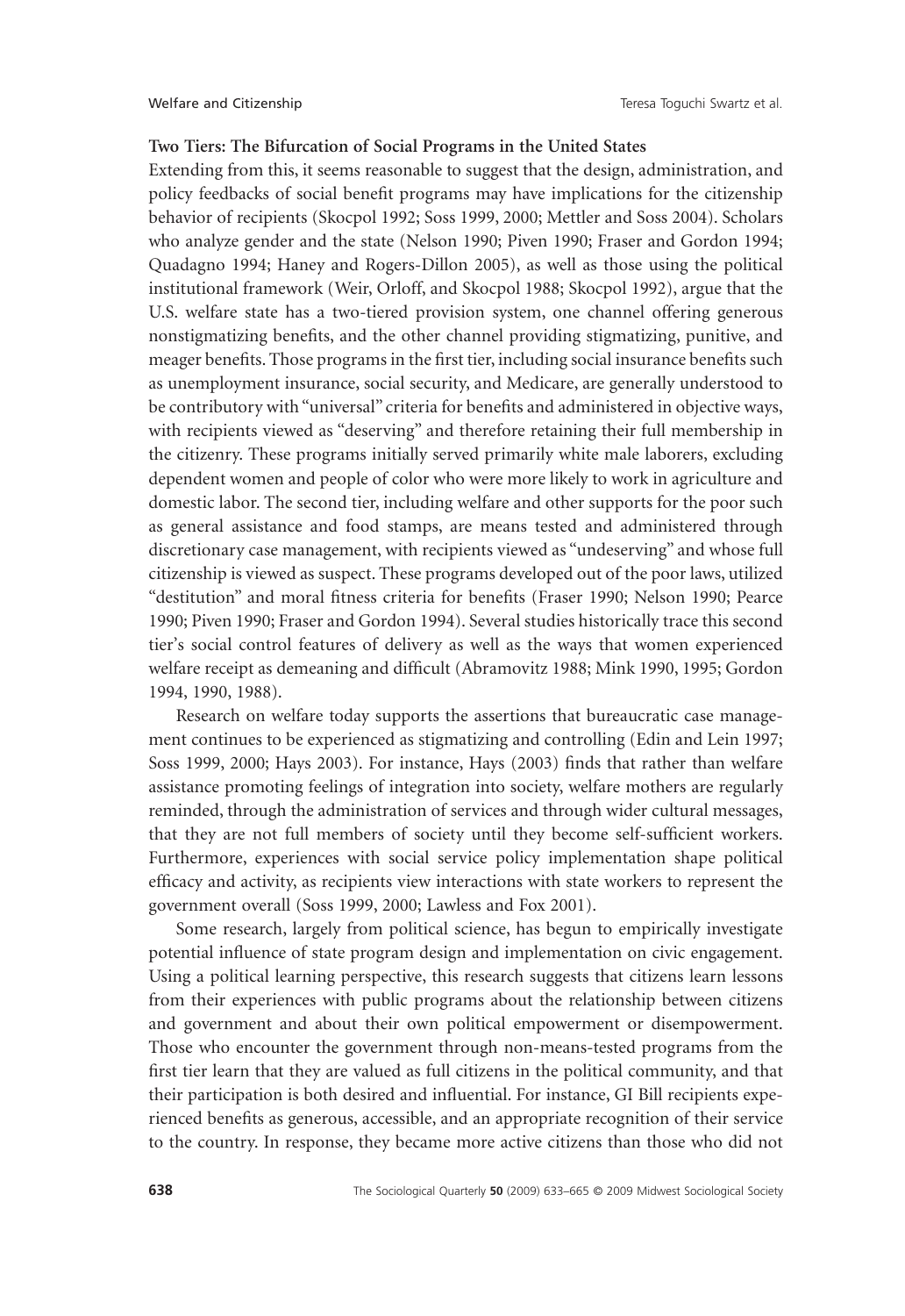receive GI Bill benefits (Mettler 2005). Likewise, Social Security for the elderly, also non-means tested and viewed as recognizing lifelong productive work and contributions to society, has been found to boost civic participation (Campbell 2003). Other first-tier programs, such as Social Security Disability Insurance (SSDI), while not being means tested or stigmatizing, stop short of valorizing recipients individually or as a group, and have been found to have no effect on the political engagement of recipients when compared with nonrecipients (Soss 1999, 2000).

This stands in contrast with second-tier means-tested, stigmatizing programs administered at the discretion of caseworkers, where recipients learn that they are viewed as marginal and problematic to government, and that their actions or voices have little effect on government actors or priorities. Soss and colleagues (Soss 1999, 2000; Bruch et al. 2008) argue that experiences with hierarchical and paternalistic welfare institutions and agency representatives diminish welfare recipients' "external political efficacy," or beliefs that the government will be responsive to them, dampening their political activity. For example, through interviews with 25 welfare and 25 SSDI recipients, Soss (1999) found that welfare recipients were much less likely than SSDI beneficiaries to believe that their individual actions could affect government decisions, or that government officials listen to people like them (p. 370). These feelings of alienation from government were not rooted in self-doubts about their own political abilities, or "internal political efficacy," but rather in what they had learned about government unresponsiveness to them. Interestingly, some researchers have found the possibility that even means-tested, stigmatizing programs can cultivate external political efficacy and active citizenship if delivered in a positive, empowering manner (Soss 1999, 2000; Lawless and Fox 2001).

None of these findings are particularly surprising given the perception of welfare in the larger culture. As scholarship on the welfare experience shows, welfare receipt carries with it a potent stigma in the contemporary United States. Over 70 percent of Americans believe that welfare recipients both abuse the system and become overly dependent on it (Hays 2003). Public discussion concerning welfare often portrays recipients as lazy, immoral, and undeserving of government help. For instance, in their study of media portrayals of welfare versus social insurance recipients,Misra,Moller, and Karides (2003) found that the contemporary media depict women who receive welfare as illegitimately dependent, and suggest that the welfare system increases government dependence and weakens families. This animosity toward, and stigma associated with, receipt does not appear to be uniform across government beneficiaries. This same study found that social insurance recipients are less likely to be portrayed in a negative way. Similarly, Campbell (2003) found that Social Security and Veteran's benefits recipients enjoy support from the general population, while welfare and its recipients lack such support. In exploring the relationship between government assistance and civic participation, these studies suggest it is important to attend to differences between kinds of assistance, how they are administered, and the stigma associated with them. Thus, in addition to the demobilizing effects of poverty, it is likely that encounters with government and experiences of stigma may also work to suppress civic involvement among welfare beneficiaries.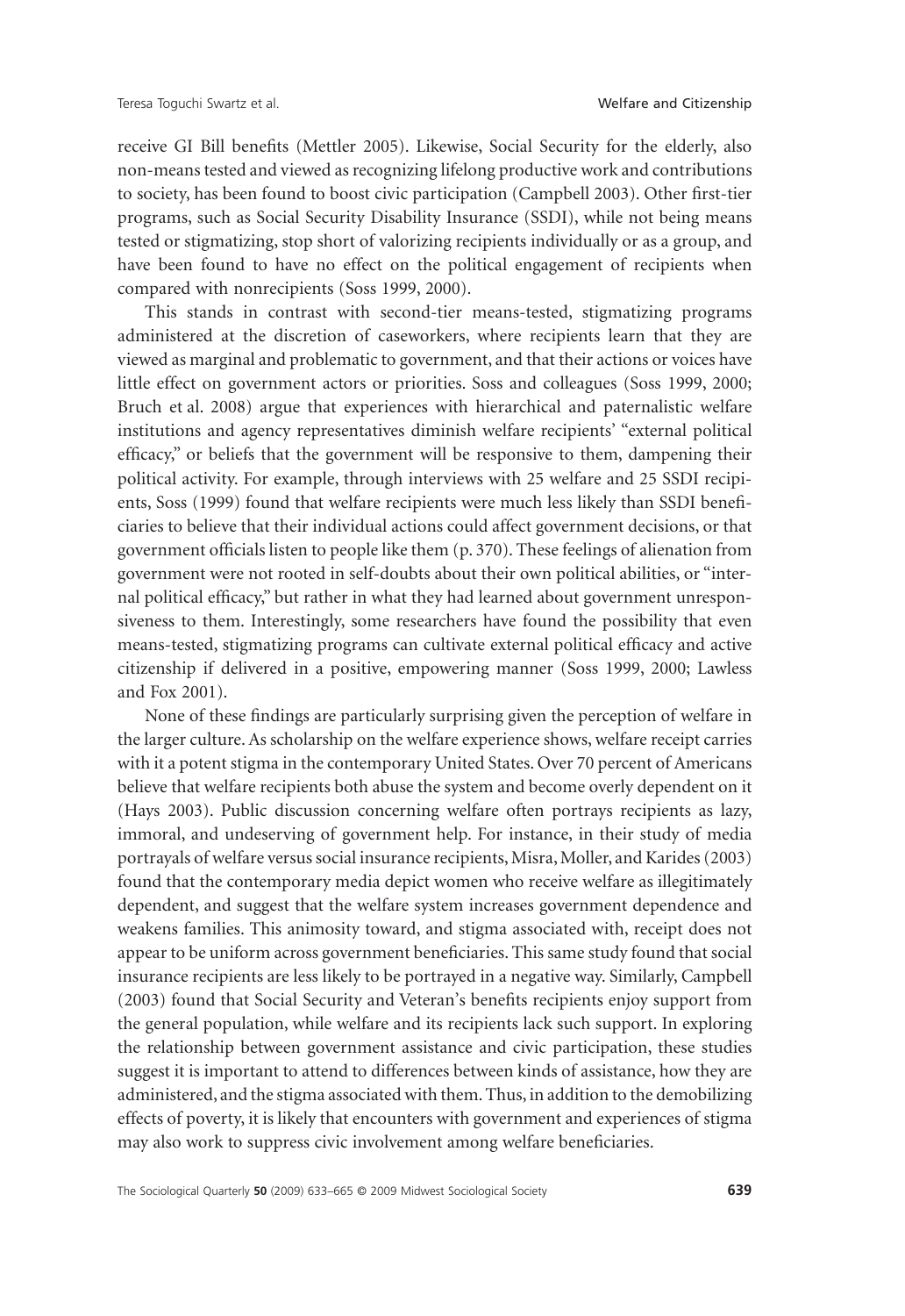Although political scientists have begun to investigate the relationship between welfare state programs and civic involvement, empirical research on this issue has only begun to enter the sociological literature. Further, it is important to note that to date, the best available evidence on the relationship between welfare receipt and voting has relied on self-reported voting data (Soss 1999, 2000; Bruch et al. 2008). Yet self-reported data have known biases. Verification studies have found higher rates of false reports of voting among those with greater education (Abramson and Claggett 1992; Soss 1999), which may account for findings of lower voter turnout among a group who is less educated than the general population. Research comparing the actual or official voting behavior of welfare recipients and nonrecipients is clearly needed to advance knowledge on the questions posed in this article.

These ideas take on greater significance if we consider that many welfare recipients are young adults, developing their own civic life trajectory—if they are drawn into or alienated from political life early, will this continue throughout their lives? Early civic engagement is associated with greater civic participation through the life course (Youniss and Yates 1997; Flanagan et al. 1998; Yates and Youniss 1998), therefore it is possible that early alienation might lead to longer-term disengagement. Drawing from the findings discussed thus far, we next pose four hypotheses about the relationship between citizenship and the state.

## **HYPOTHESES**

In this analysis, we investigate whether welfare state involvement is associated with diminished civic participation among young adults, beyond that associated with poverty. Testing theories that suggest the contemporary welfare state reduces active citizenship, we anticipate lower political engagement among those who have participated in government assistance programs. However, drawing on literature positing two-tiers of government assistance, we expect stronger effects among those receiving more stigmatizing welfare benefits (e.g., AFDC, food stamps), but weaker or no effects for those who receive less stigmatizing "first tier" forms of government assistance (e.g., unemployment insurance, worker's compensation). Given the stigma associated with welfare in the United States, we anticipate that receiving welfare will diminish feelings of self-efficacy and increase feelings of exclusion from full citizenship (diminishing political efficacy).

We test four specific hypotheses. Drawing on theories positing that modern welfare states reduce active citizenship and encourage passive clientelism, our first hypothesis predicts that government assistance will be negatively associated with political participation measured as voting.

Hypothesis 1: Suppressed voting for recipients of government assistance relative to nonrecipients.

In line with theories of a bifurcated two-tiered welfare state, we predict that different types of government assistance will have different effects on recipients' political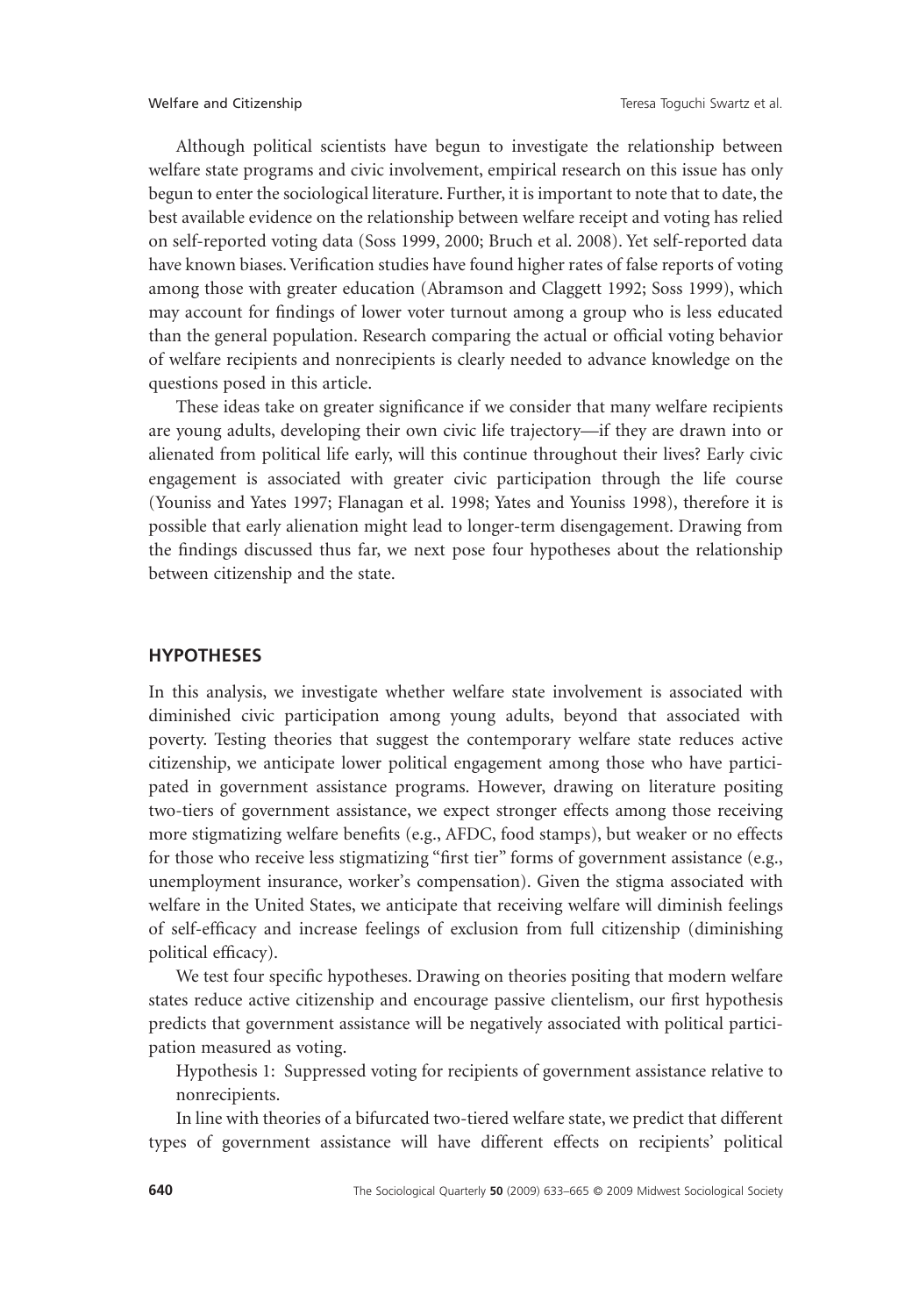participation. We expect the strongest effects when assistance is means tested, using discretionary criteria for eligibility, and administered by a professional with the authority to decline benefits.

Hypothesis 2: Stronger effects on voting for those receiving poor support benefits such as welfare (AFDC in this period) and food stamps relative to those receiving first-tier government assistance such as unemployment insurance, SSDI, or worker's compensation.

Consistent with research on the stigma associated with welfare and the political learning perspective that posits that experiences with welfare teach recipients lessons that are then generalized to views of government in general, we predict that welfare recipients' feelings of self-esteem and control (self-efficacy) will decline, as will their perception of themselves as full members of society who can effectively impact the public worlds around them (political efficacy).

Hypothesis 3: Welfare recipients will have depressed feelings of self-efficacy associated with the stigma of welfare as compared with those receiving less stigmatizing government assistance and those who have not received any public assistance.

Hypothesis 4: Welfare recipients will express lower levels of political efficacy relative to those receiving less stigmatizing government assistance and those who have not received any public assistance.

Drawing on the work of Putnam (1995, 2000), Bellah et al. (1985, 1991), and Habermas (1991), civic participation involves more than voting.We therefore investigate the effects of government assistance on volunteering as an additional measure of civic engagement. This approach is consistent with recent scholarship on the civic engagement of young people that looks beyond voting to young adults' civic activity (Keeter, Zukin, and Jenkins 2002; Youniss et al. 2002). Considering our previous hypotheses about differences between welfare and first-tier government assistance recipients, one might expect to find the same patterns with volunteering—that is, effects may be stronger for those receiving stigmatizing, discretionarily administered poor support benefits. Prior research on poor women's activism, however, suggests that welfare recipients may in fact volunteer more, particularly in areas addressing the needs of their children and local communities (Naples 1992, 1998). Further, the political learning perspective suggests that the lessons learned through welfare are generalized to views on government but not necessarily nongovernment realms (Soss 1999, 2000). Because the literature in this area points to several possibilities about differences between welfare and first-tier government assistance recipients, we do not offer a directional hypothesis about the relationship between receipt of government assistance and volunteering.

#### **DATA**

We analyze data from the YDS, a prospective longitudinal investigation of public school students in St. Paul, Minnesota. The YDS began in 1988 with a random sample of 1,010 ninth graders who were surveyed annually in school until 1991 and have since been surveyed repeatedly by mail. Seventy-four percent of the sample are white, 10 percent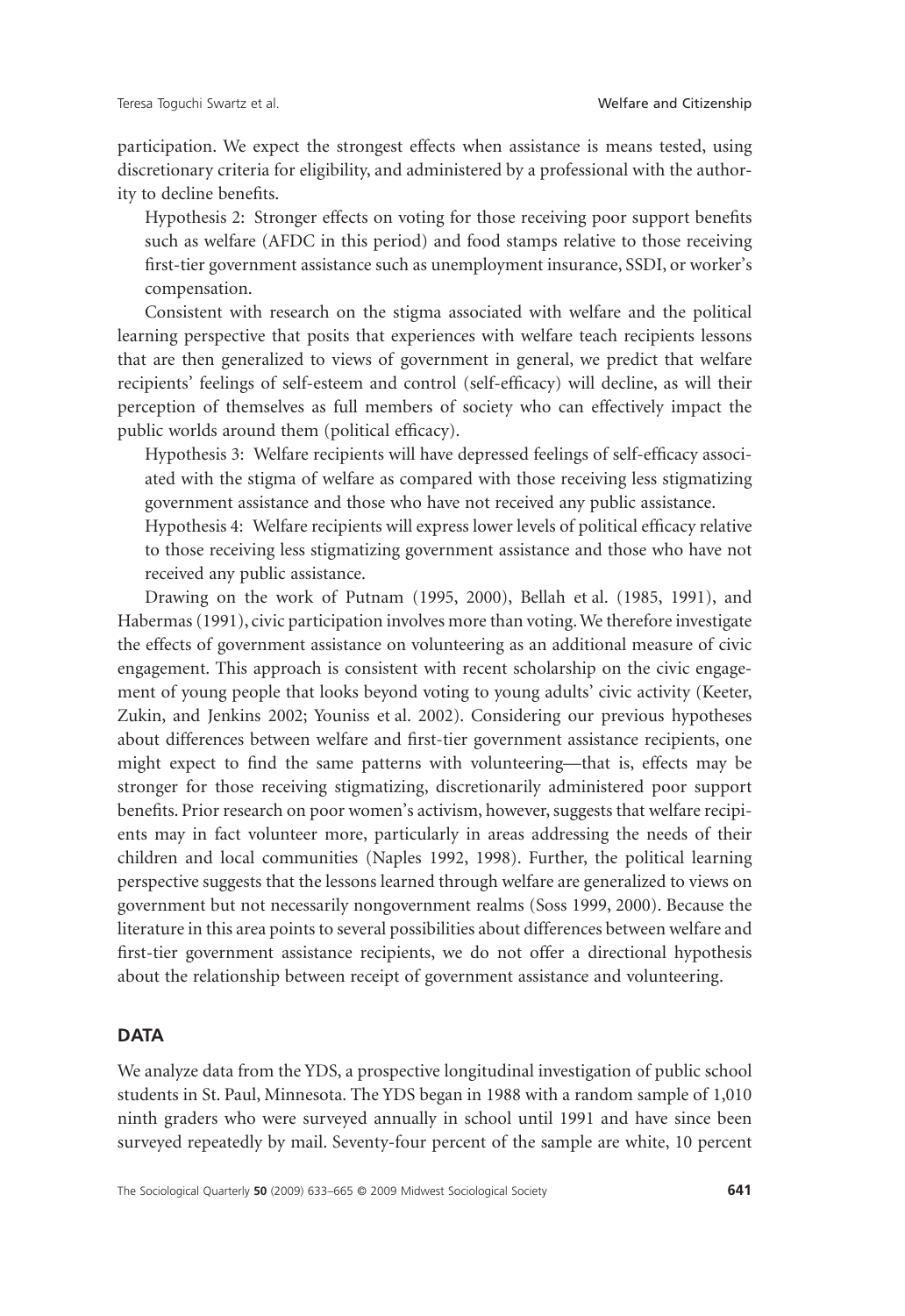African-American, 5 percent Hispanic, and 4 percent Asian. Although this sample well represents the St. Paul community (Finch et al. 1991; Mortimer 2003), Minnesota represents an exceptional case in some respects. Nevertheless, these longitudinal data are well suited for comparing public assistance recipients with nonrecipients with respect to civic engagement, since welfare receipt and other important covariates are available to predict both voting and volunteering. To determine actual voter turnout, we relied upon official voting records from the Minnesota Secretary of State's (2006) office. YDS data were matched and cross-referenced with the Minnesota Voter's registration file using name and birth date to construct variables pertaining to voting history.<sup>3</sup> Because these data provide multiple waves of voting information, we are able to employ a lagged dependent variable method of analysis, in which voting in 2000 is predicted by receipt of assistance in 1996, net of the effects of voting in 1994. Such models are well suited to making inferences about the effects of receipt of assistance on voting, because they adjust assistance effects for the stable individual characteristics that predict both voting and receipt of assistance.

Because some YDS respondents may have voted in states other than Minnesota, it might make sense to restrict the sample to Minnesota residents. When we do, our findings are similar and robust, but turnout rates are higher than in the total sample, particularly in the 2000 elections. Restricting our sample to Minnesota residents only may also introduce selectivity bias in our estimates, as receipt of welfare is likely correlated with interstate mobility. Instead, we address this limitation by including a measure of state residency in our multivariate analyses. We believe this enables us to take into account the limits of relying on official voting records specific to Minnesota, while minimizing biases that may be associated with more mobile populations. As a test of robustness, we conducted two sets of supplemental analyses: one described above using Minnesota residents only, and the other using self-reported voting for the full sample of respondents. All of these analyses yielded similar results for the principal variables of interest (not shown, available from authors). We report analyses of actual voter turnout of the full sample here because we believe that it is the best measure of voting available given the known biases in self-reported data and the likely association between welfare receipt and mobility.

Although our primary focus is testing our hypotheses using the survey and voting data, we also draw on intensive interviews conducted with 20 of the YDS welfare recipients to help illustrate and interpret the findings throughout. Interview respondents were initially recruited in 1999 as a part of a study on welfare recipient experiences (Grabowski 2002).4 Twenty of these women were reinterviewed in 2002 to 2003 as part of a study on young adulthood conducted by the Research Network on the Transitions to Adulthood. The interviews covered broad topics relevant to young adult lives, including politics and civic engagement. The in-depth interviews lasted between 90 minutes and 2 hours each, and took place in respondents' homes or a public setting. All of the interviewees were mothers, ages 29 to 30, and had received welfare prior to 1997 (before age 24–25).With regard to race-ethnicity, 15 were white, 1 Native American, 3 black, and 1 black and white mixed race.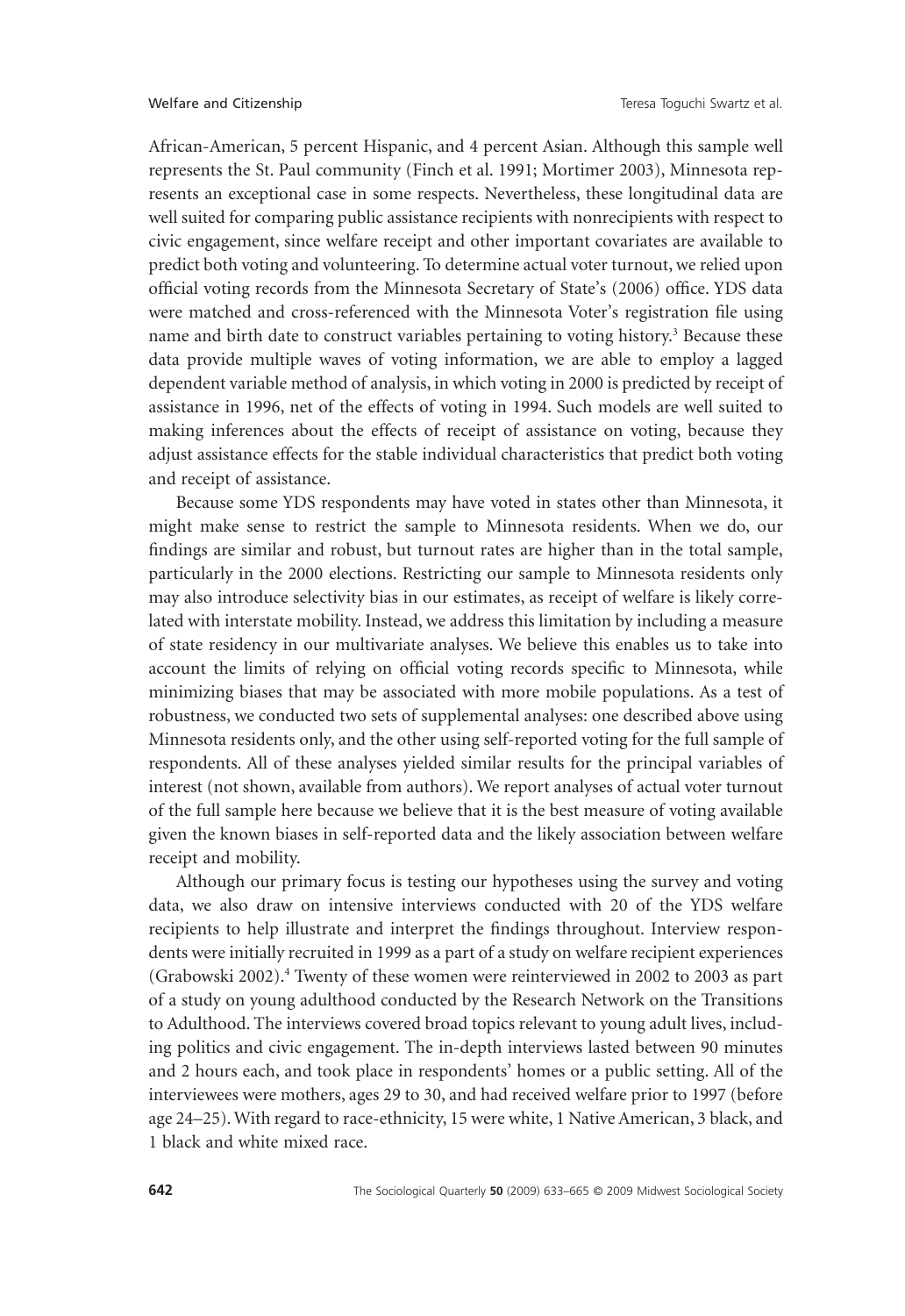### **Minnesota Exceptionalism**

#### *Civic Participation*

As Garrison Keillor has popularized in his radio program "A Prairie Home Companion," Minnesotans are "above average"—at least when it comes to voting. Minnesota often has the highest rate of voter turnout in the nation—67 percent in 2000 and 74 percent in 2004, compared with national participation rates of 50 percent and 56 percent in these elections (U.S. Bureau of the Census 2008). Turnout rates in Minnesota are closer to national averages among young adults. Respondents in the YDS participated at rates similar to their young adult peers across the country, with 30 percent voting in 1996 (when they were 22 years old) and 43 percent voting in 2000 (when they were 26 years old), compared with the 33% of 21- to 24-year-olds in 1996 and 44% of 25- to 34-yearolds nationally who voted during those elections (U.S. Bureau of the Census 2008).<sup>5</sup> YDS respondents volunteered at comparable rates as other American young adults in their age group, about 22 percent of both groups, reported having volunteered in the past year (U.S. Bureau of the Census 2006b).

#### *Welfare*

On the whole, Minnesota welfare recipients enjoy higher benefits and more services than their counterparts in other areas of the country. Before the large-scale welfare reforms of 1996 (when our sample had received welfare), Minnesota's welfare program offered education and training to those receiving welfare, most notably through its Success Through Reaching Individual Development and Employment (STRIDE) program. While in school, welfare recipients qualified for subsidized child care, and were able to keep this subsidized care for 2 years after gaining employment. Also notable was the Minnesota Family Investment Program (MFIP), which provided wage supplements, removed marriage penalties, provided child care subsidies to all eligible families, and were more generous and less stigmatizing than programs in other states. This study analyzes the effects of welfare receipt prior to "welfare reform." Although consequences of welfare policy changes are not clear, we anticipate that changes associated with reform would increase the punitive experience of welfare receipt, particularly with regards to "sanctions" and time limits.

It is also important to mention the relatively homogenous racial composition of Minnesota in comparison to other states, with 88 percent of residents being white (U.S. Bureau of the Census 2006a). Since Minnesota has a smaller proportion of racial minorities than many other regions of the country, especially large metropolitan areas, we expect the dynamics of race and racism may be different in this context. While nationally, black and Hispanics are overrepresented in the welfare system (38 percent of welfare recipients are black, 25 percent are Hispanic, and 30 percent white) (U.S. Department of Health and Human Services 1999; U.S. House of Representatives 2000), welfare recipients in the YDS are 38 percent nonwhite and 62 percent white. We believe it is possible that welfare recipients in Minnesota are shielded from some of the most insidious problems associated with racist stereotypes of welfare recipients.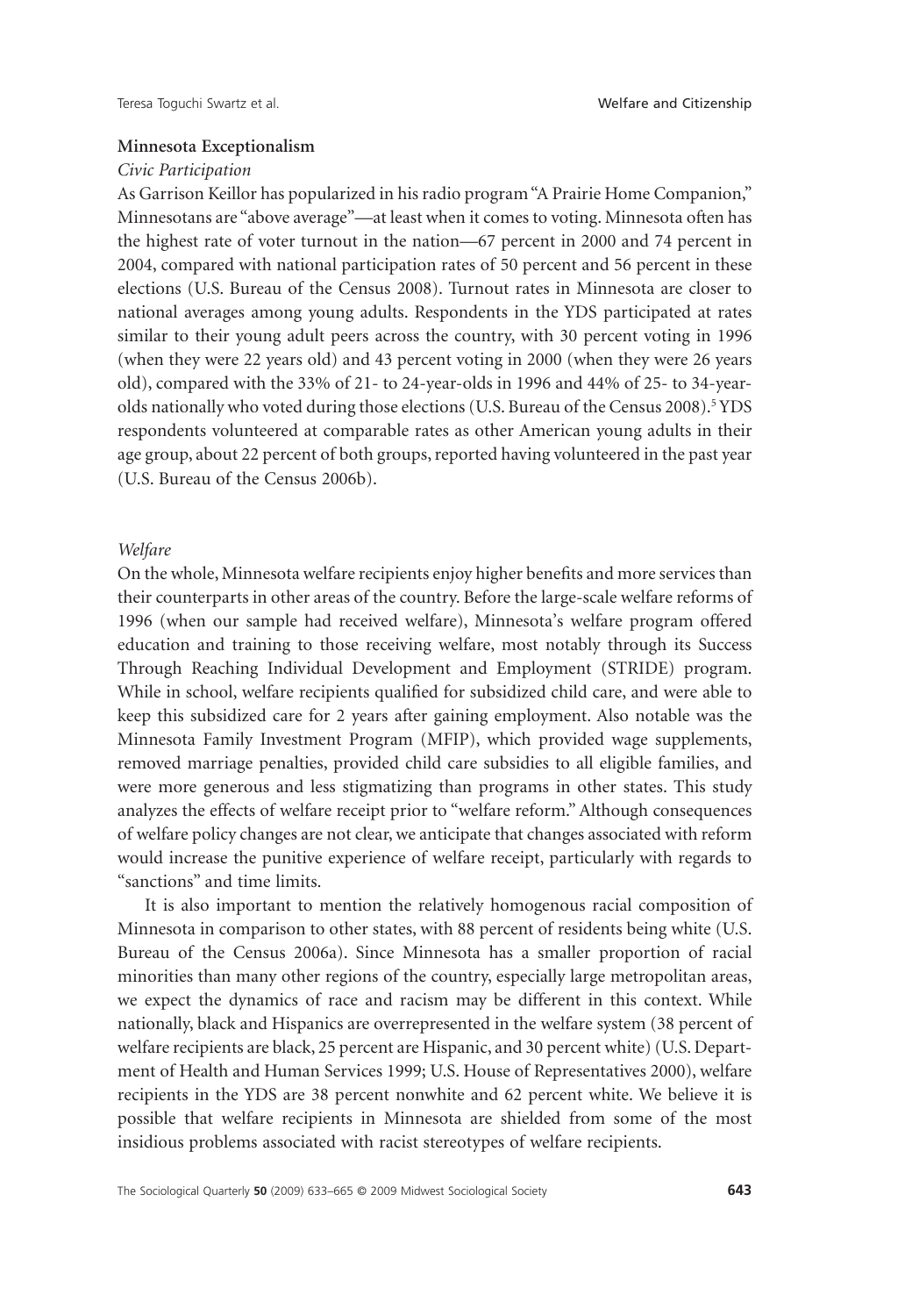Taken together, these conditions offer a more benign setting for welfare receipt in Minnesota compared with many other places in the contemporary United States. This is especially so when we consider the liberal and progressive political legacy in Minnesota. Given the more positive context for welfare receipt in Minnesota, we speculate that any effects of welfare receipt on voting that we see in Minnesota would be even greater in other states with lower payments, more control, and greater stigma.

#### **Strategy of Analysis and Measures**

First, we present descriptive statistics and *t*-tests to compare voter turnout rates and social psychological and political orientation measures across groups receiving different kinds of assistance (public assistance, social welfare, and financial assistance from family). We then estimate a series of regression models predicting voter turnout, volunteering, and self- and political efficacy. To provide a framework for understanding these results, we include excerpts from the interviews with welfare recipients. We chose passages that both contextualize the quantitative findings and represent broader patterns across the interviews. Our aim here is not to present a full-scale qualitative analysis of the interview data, but rather to help draw out key findings from the quantitative analysis.

We measure our dependent variable, civic participation, primarily as having voted in the presidential elections in 1996 and 2000 when the participants were 22 and 26 years old. Overall, 30 percent of YDS respondents voted in 1996, and 43 percent voted in 2000. These percentages were higher among the subset of in-state Minnesota residents, at 34 percent in 1996 and 50 percent in 2000. Because voting increases from young adulthood toward middle adulthood, the increase in voting between elections was not surprising. In addition to voting, we also measure civic participation as having volunteered in the past year. About 22 percent of respondents reported that they had volunteered in the last year when asked in the 1997 wave. Descriptive statistics for these and our additional measures are presented in Table 1.

We measure government assistance in two ways, reflecting theories of a two-tiered welfare state and program details in the Minnesota research setting. In 1997, respondents were asked if they had received government assistance in the last year and/or the past 5 years (1991–1996), and if so, to check which program(s). If a program was not listed, respondents could fill in the name of the program. Our first measure includes respondents who indicated that they received AFDC or food stamps any time between 1991 and 1996. In addition, we also include the few respondents who did not report that they received AFDC or food stamps but wrote in that they were beneficiaries of other poor relief programs that were structured and administered in similar ways (including Women, Infants, and Children [WIC], Section 8 housing, and MFIP). Throughout the following discussion, we refer to these forms of assistance as "welfare." Based on prior scholarship, the programs in our "welfare" variable represent the "second tier" poor relief-type programs that are means tested, administered at the discretion of caseworkers, require monitoring, and believed to carry a stigma. As indicated in Table 1,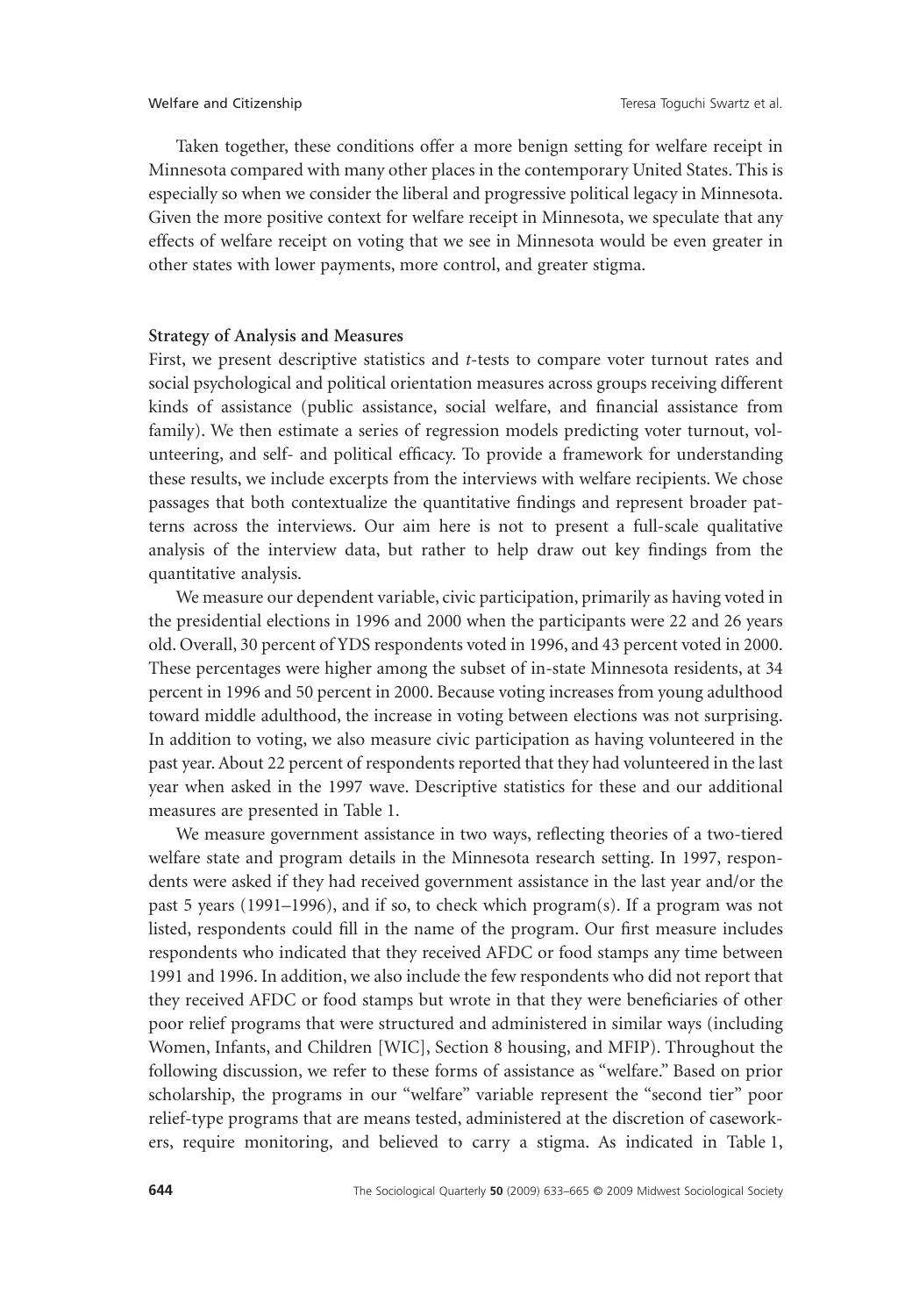| TABLE 1. Descriptive Statistics       |                                                                                                                                                                                                                   |                                                            |                   |           |
|---------------------------------------|-------------------------------------------------------------------------------------------------------------------------------------------------------------------------------------------------------------------|------------------------------------------------------------|-------------------|-----------|
| Variable                              | Description                                                                                                                                                                                                       | Coding                                                     | Mean              | <b>GS</b> |
| Civic participation<br>% 1996 turnout | Voted 1996 presidential election<br>Minnesota residents only                                                                                                                                                      | $0 = No; 1 = Yes$                                          | 29.88%<br>34.28%  |           |
| $% 2000$ turnout                      | Voted 2000 presidential election<br>Minnesota residents only                                                                                                                                                      | $0 = No; 1 = Yes$                                          | 43.15%<br>49.84%  |           |
| % Volunteered                         | Volunteered 1996                                                                                                                                                                                                  | $0 = No; 1 = Yes$                                          | 21.54%            |           |
| Dependence<br>Welfare                 | Received food stamps or Aid to Families with Dependent Children (AFDC),                                                                                                                                           | $0 = No; 1 = Yes$                                          | 18.64%            |           |
| Other assistance                      | Received unemployment insurance, medical assistance, or other government<br>assistance, 1991-1996<br>1991-1996                                                                                                    | $0 = No; 1 = Yes$                                          | 9.08%             |           |
| Welfare 1996                          | Food stamps or AFDC, 1996                                                                                                                                                                                         | $0 = No; 1 = Yes$                                          | 12.54%            |           |
| Other assistance 1996<br>Demographics |                                                                                                                                                                                                                   | $0 = No; 1 = Yes$                                          | 6.21%             |           |
| Nonwhite                              | Self-reported race                                                                                                                                                                                                | $0 =$ White; $1 =$ Nonwhite                                | 26.35%            |           |
| Female                                | Self-reported sex                                                                                                                                                                                                 | $0 = Male$ ; $1 = Female$                                  | 51.98%            |           |
| Background (1996)                     |                                                                                                                                                                                                                   |                                                            |                   |           |
| Working full time<br>Income           | Employed full time, past 12 months                                                                                                                                                                                | Thousands of dollars<br>$0 = No; 1 = Yes$                  | 56.58%<br>\$18.78 | \$10.92   |
| Education                             | Income during past 12 months<br>Years of education completed                                                                                                                                                      | 18 = Ph.D. or prof. degree<br>$9 =$ Elementary or jr. high | 14.01             | 1.79      |
| Social psychological<br>Married       | Married at time of survey administration in 1996                                                                                                                                                                  | $0 = No; 1 = Yes$                                          | 21.27%            |           |
| Self-efficacy 1988                    | Belief that the future depends on them, they can do anything, and they control                                                                                                                                    | $21.29 = High effcacy$<br>$6.31 =$ Low efficacy            | 14.79             | 2.58      |
| Self-efficacy 1995                    | their own destiny                                                                                                                                                                                                 | $21.29 = High effcacy$<br>$7.73 = Low effcacy$             | 16.26             | 2.61      |
| Self-efficacy 2000                    |                                                                                                                                                                                                                   | $20.84 = High effcacy$<br>$7.37 = Low effcacy$             | 16.39             | 2.57      |
| Political efficacy 2000               | nowhere by talking to public officials, and elections are a bad way of making<br>Belief they have no say about what government does, the average person gets<br>the government pay attention to what people think | $10 =$ High efficacy<br>$1 = Low effcacy$                  | 6.06              | 1.62      |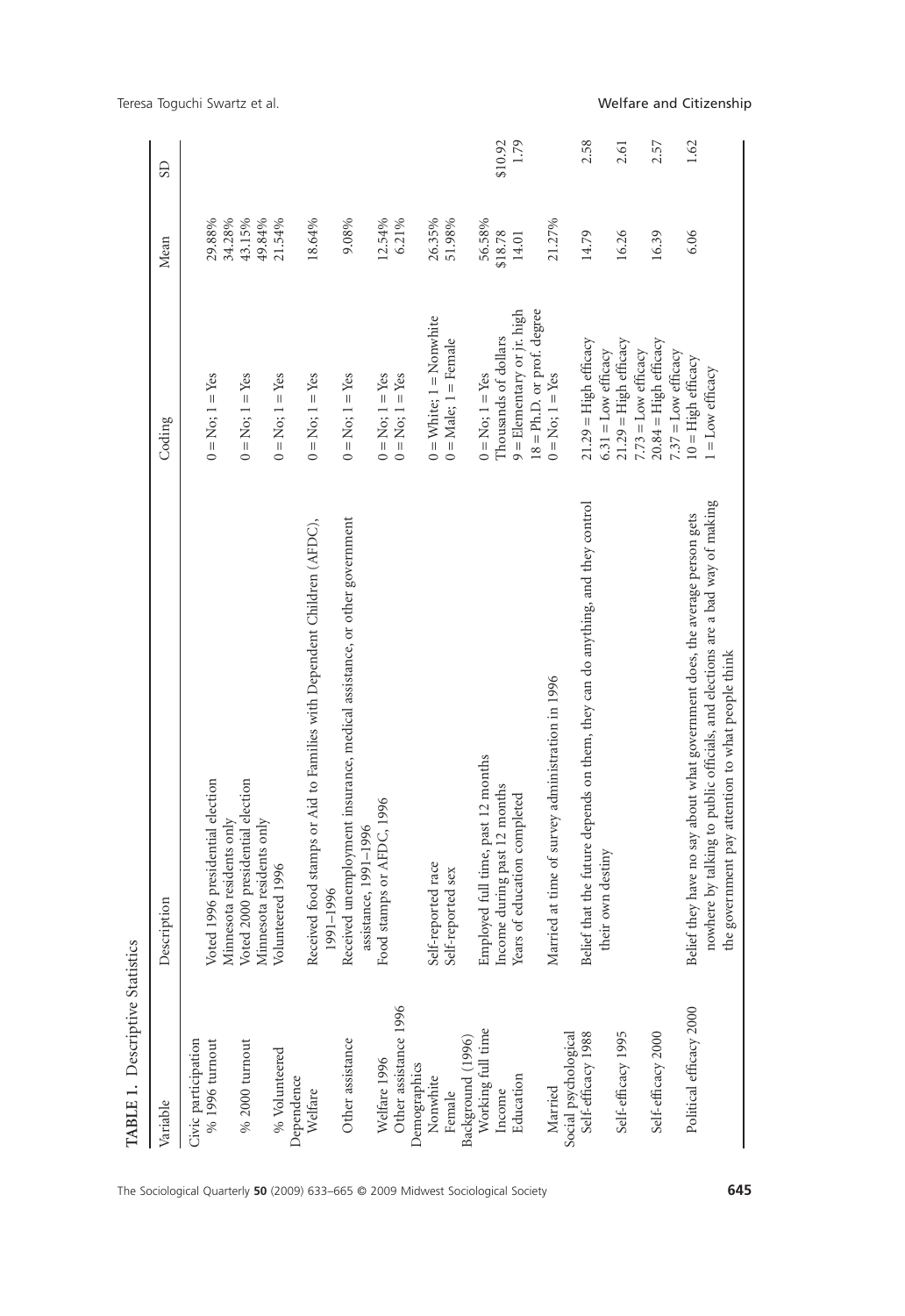19 percent of those in our sample received welfare at some point between 1991 and 1996, and 13 percent received welfare during 1996 only.

Our second measure of government assistance includes recipients of programs that others have labeled as first-tier programs (Nelson 1990; Soss 1999, 2000), and includes respondents who indicated they received unemployment insurance, worker's compensation, SSDI, Supplemental Security Income (SSI), veteran's benefits, health care assistance, or other government assistance (excluding food stamps, AFDC, and programs for the poor coded as "welfare").<sup>6</sup> In line with previous research and theoretical conceptualization, we refer to this as less stigmatizing or first-tier "other government assistance." Fewer respondents, only 9 percent, received this form of assistance between 1991 and 1996.

While it is possible to receive both welfare and first-tier assistance, respondents who reported having received both were coded as having received welfare but not other assistance because of the presumed greater social stigma associated with welfare receipt. Unfortunately, the YDS Questionnaire did not distinguish between types of government assistance programs after 1996, so we are unable to make this distinction between types of government assistance after this point in time. This limits our ability to assess the effects of welfare receipt during the TANF program of postwelfare reform.

Table 1 also shows descriptive statistics for our other independent variables. In the regressions we control for ascribed characteristics including race (26 percent nonwhite) and gender (52 percent female) along with several background variables from the 1996 survey. At that time, 57 percent of participants were working full time and their average annual income was \$18,780. On average, participants had completed 14 years of education, and 21 percent of participants were married.

In addition to the background variables, we consider the relationship between social psychological factors—self-efficacy and political efficacy—government assistance, and voting. Our self-efficacy measure comes from three questions about whether participants believe that the future depends on them, that they can do anything, and that they can control their own destiny (see Mortimer 2003 for details). We measure self-efficacy at three points in time: 1988 (the first wave of the study), 1995, and 2000. We first consider the effect of 1995 self-efficacy on voting. In this year, participants' average efficacy score was 16.26, with a score of 21 representing high self-efficacy, and 8 representing low efficacy (standard deviation = 2.61). We then use our social psychological indicators from 2000 as dependent variables to determine how receipt of government assistance influences self-efficacy and political efficacy. Self-efficacy scores from 2000 were similar to our 1995 measure, averaging 16.39 (standard deviation = 2.57). Political efficacy was measured using three questions about respondents' beliefs that they do not have any say about what the government does, that the average person gets nowhere by talking to public officials, and that elections are a bad way of making the government pay attention to what people think. Because these questions were only available from 2000, we do not control for this variable in our models predicting voting behavior in 1996 and 2000. Scores on political efficacy ranged from 1 (low efficacy) to 10 (high efficacy), with an average of 6.1.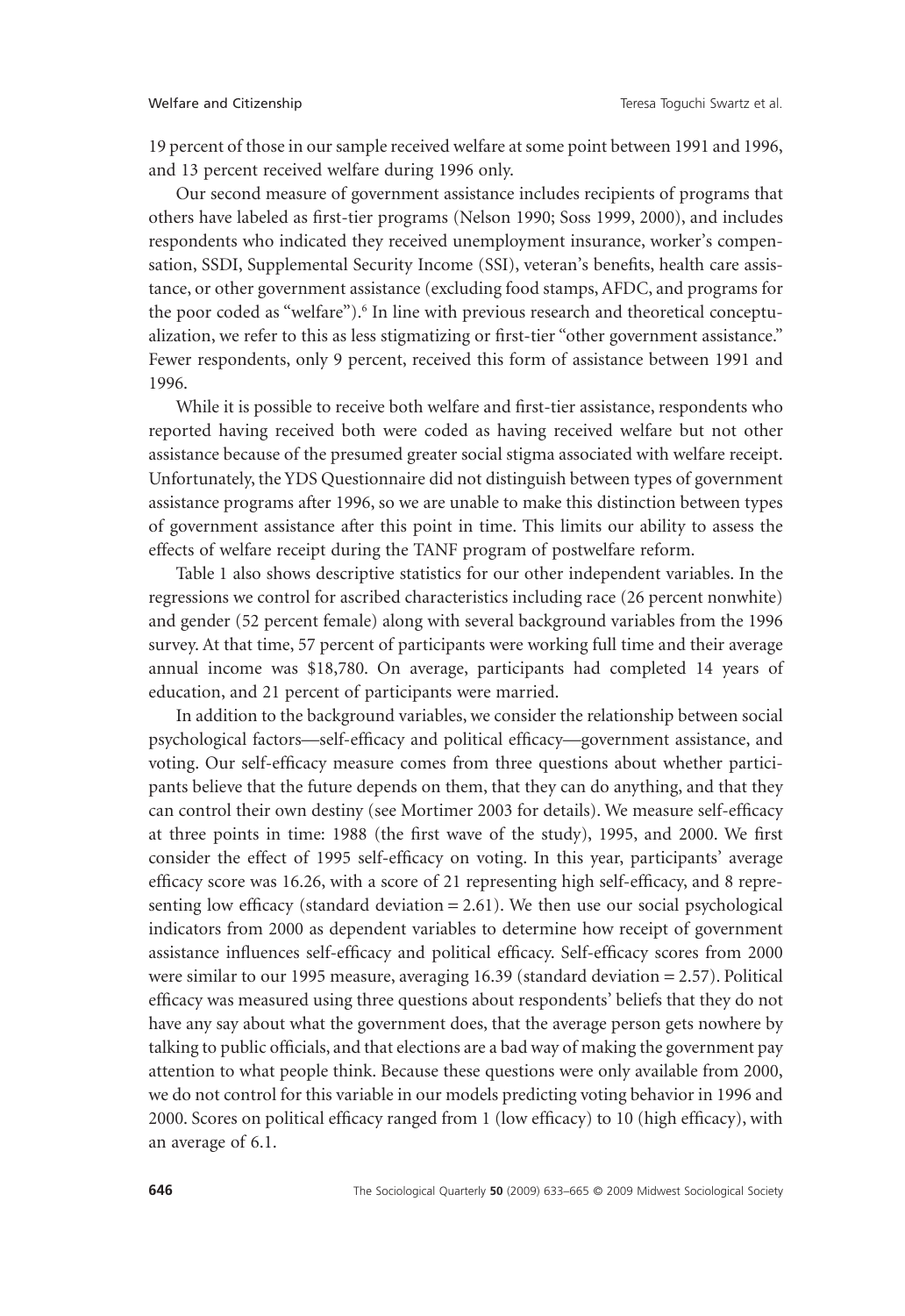## **RESULTS**

To test our first hypothesis about voting and receipt of government assistance, we compare those who had received government assistance of any kind and those who had not. As shown in Table 2, those who received assistance voted at significantly lower rates than those who did not. In the 1996 presidential election, only 24 percent of YDS respondents receiving any government assistance voted, compared with 33 percent of those not receiving assistance. This gap remained in 2000, when 37 percent of assistance recipients and 47 percent of nonrecipients voted. When looking at Minnesota residents only, these trends remained similar, although voter turnout rates were higher for both groups. In 1996, 26 percent of those receiving government assistance voted compared with 39 percent of those who did not. In the 2000 election, turnout rose to 39 percent and 56 percent for recipients and nonrecipients, respectively. Note also that recipients were more likely to be nonwhite, female, and married than nonrecipients, and to have lower incomes, less education, and lower levels of political and general efficacy.

Applying the analysis of the bifurcated welfare state and our own view that the two channels will differently affect citizenship, our second hypothesis predicts that the effects of government assistance will vary by program type. That is, recipients of means-tested, stigmatized and discretionarily administered programs will be affected more profoundly than those who receive assistance from less stigmatized, contributory, universal programs. Indeed, results from our *t*-tests reveal that those who received welfare are less

| Variable                      | No GA (1991–1996) | Any GA (1991-1996) |
|-------------------------------|-------------------|--------------------|
| Voter turnout                 |                   |                    |
| $% 1996$ turnout <sup>*</sup> | 32.99             | 24.31              |
| (MN residents only)**         | 39.27             | 26.22              |
| % 2000 turnout <sup>*</sup>   | 46.82             | 36.93              |
| (MN residents only)**         | 56.31             | 39.39              |
| Social psychological factors  |                   |                    |
| Self-efficacy (1995)**        | 16.60             | 15.71              |
| Political efficacy $(2000)^*$ | 6.17              | 5.84               |
| Demographics                  |                   |                    |
| % Nonwhite**                  | 18.10             | 30.19              |
| % Female $**$                 | 51.40             | 71.12              |
| Background variables          |                   |                    |
| % Working full time**         | 62.29             | 40.82              |
| Income**                      | 20.41             | 13.95              |
| Education**                   | 14.36             | 13.18              |
| % Married**                   | 18.84             | 27.59              |
|                               |                   |                    |

**TABLE 2.** Bivariate Relationship between Government Assistance and Political Participation

\*Significantly different at .05 level (two-tailed test). \*\*Significantly different at .01 level (2 tailed test).

GA, government assistance; MN, Minnesota.

The Sociological Quarterly **50** (2009) 633–665 © 2009 Midwest Sociological Society **647**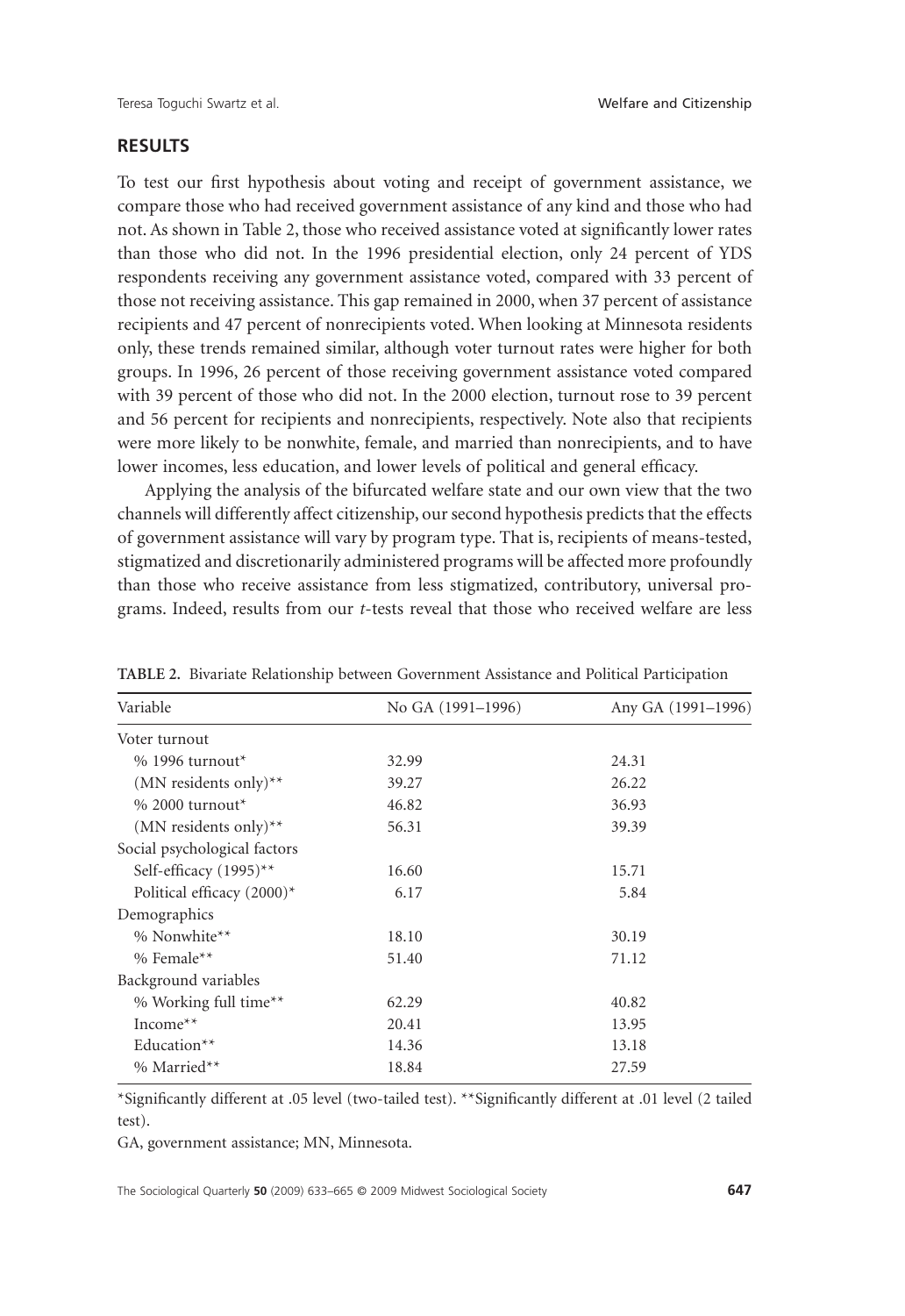#### Welfare and Citizenship Teresa Toguchi Swartz et al.

|                              | Welfare                       |                                | Other Assistance (OA)    |                           |
|------------------------------|-------------------------------|--------------------------------|--------------------------|---------------------------|
| Variable                     | No welfare<br>$(1991 - 1996)$ | Any welfare<br>$(1991 - 1996)$ | No OA<br>$(1991 - 1996)$ | Any OA<br>$(1991 - 1996)$ |
| Voter turnout                |                               |                                |                          |                           |
| % 1996 turnout               | $33.39**$                     | $17.80**$                      | 30.03                    | 36.51                     |
| (MN residents only)          | $39.27**$                     | $19.44**$                      | 34.90                    | 39.29                     |
| % 2000 turnout               | $47.36**$                     | $28.95**$                      | 43.43                    | 51.61                     |
| (MN residents only)          | $56.04**$                     | $31.13**$                      | 51.00                    | 54.24                     |
| Social psychological factors |                               |                                |                          |                           |
| Self-efficacy (1995)         | $16.56**$                     | $15.41**$                      | 16.37                    | 16.26                     |
| Political efficacy (2000)    | $6.15*$                       | $5.75*$                        | 6.09                     | 5.99                      |
| Demographics                 |                               |                                |                          |                           |
| % Nonwhite                   | $17.88**$                     | $37.68**$                      | 21.98                    | 16.22                     |
| % Female                     | $51.10**$                     | $82.05**$                      | 57.69                    | 48.68                     |
| Background variables         |                               |                                |                          |                           |
| % Working full time          | $61.66**$                     | $32.56**$                      | 56.42                    | 56.72                     |
| Income                       | $20.34**$                     | $10.71**$                      | 18.65                    | 19.82                     |
| Education                    | $14.25**$                     | $13.08**$                      | $14.11**$                | $13.36**$                 |
| % Married                    | $19.82*$                      | $27.56*$                       | 20.63                    | 27.63                     |

**TABLE 3.** Bivariate Relationship between Welfare/Other Assistance and Political Participation

\*Significantly different at .05 level (two-tailed test). \*\*Significantly different at .01 level (two-tailed test).

MN, Minnesota.

likely to vote than nonrecipients or first-tier government assistance recipients, as shown in Table 3. Voter turnout among welfare recipients in 2000 was 29 percent, compared with 47 percent of those who did not receive this form of assistance. For Minnesota residents only, the number of welfare recipients who voted remained similar, but for nonrecipients, the percentage grew nearly 10 percent. While these differences are statistically significant, the turnout difference between first-tier government assistance recipients and nonrecipients are nonsignificant. As noted below, we also observe only small differences on other characteristics between first-tier government assistance recipients and nonrecipients. These findings suggest that the two welfare state tracks may differently affect political engagement.

Hypotheses 3 and 4 predict that welfare recipients will have lower feelings of both self- and political efficacy compared with the other groups. Indeed, results in Table 3 indicate that this is the case. Whereas differences between first-tier government assistance recipients and nonrecipients are generally nonsignificant, we observe striking differences with regard to welfare receipt. First, welfare recipients had lower self-efficacy scores than nonrecipients, indicating that they believed less strongly that the future depends on them, that they can do anything, or that they control their own destiny. Welfare recipients also had lower political efficacy scores, indicating that they believe less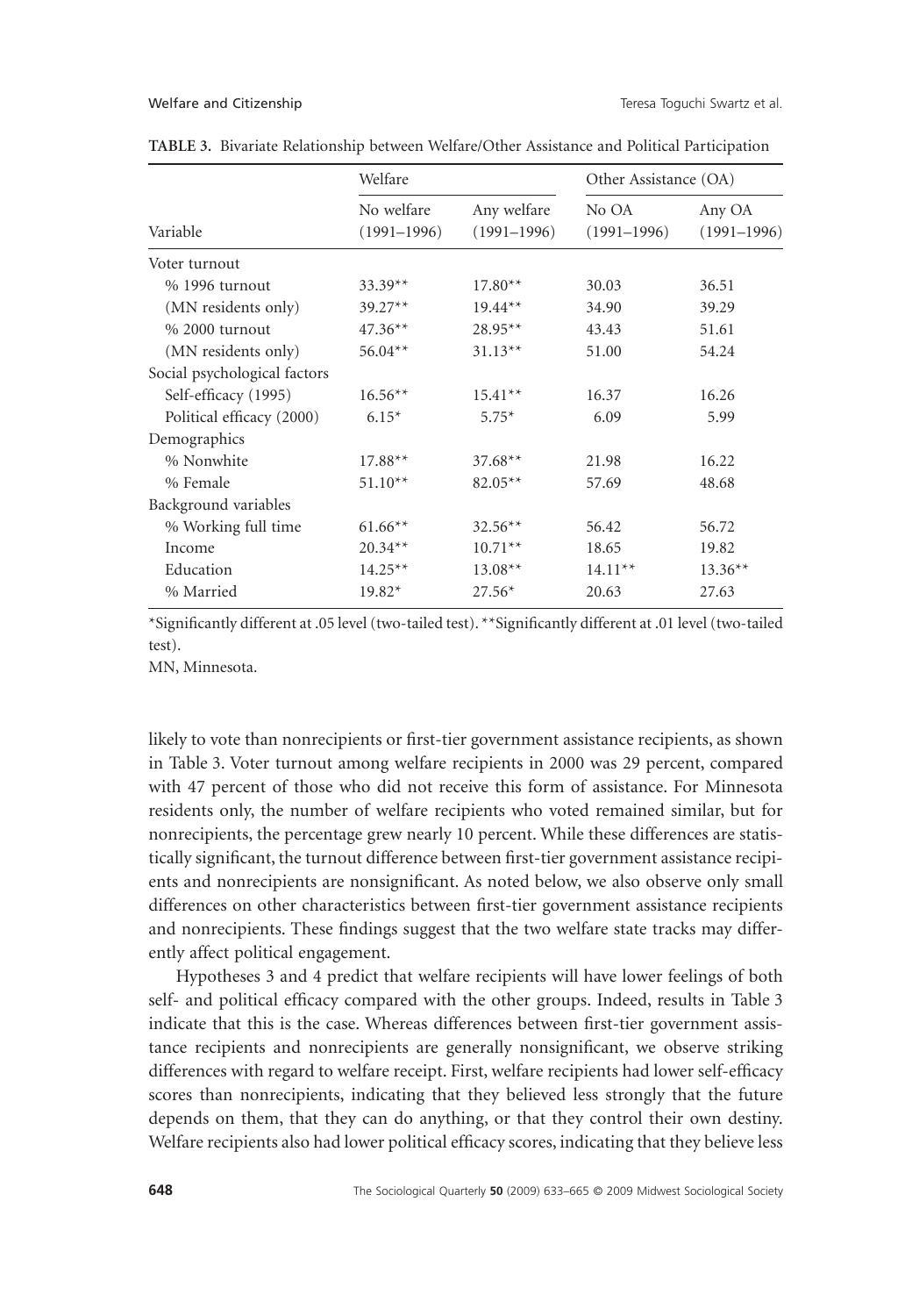strongly that they have a say about what the government does, that talking to public officials makes a difference, or that elections are effective. Welfare recipients' remarks during their interviews illustrate these feelings of political inefficacy. Alicia, a biracial homeless single mother of three children, expressed this mentality when she said: "I'm only one person, how am I going to change anything?" Likewise, Lucia, a white single mother of two children who works as a cashier, said, "I've never voted . . . I just figured mine wouldn't make a difference."

Lowered feelings of self-efficacy and their sense of political disempowerment may be due, in part, to the discretionary and punitive administration of welfare programs. In interviews, women stated that they experienced welfare as punishing, controlling, and demeaning. For example, while discussing voting, Sheila recalled that she felt "I'm being penalized [by my social worker], that's just how I felt." Amber felt helpless when she encountered bureaucratic rules and a social worker that required her to move out of the security of her sister's home to qualify for means-tested assistance (that would count her sister's income, which she did not have access to) when she was homeless: "I was very frustrated when I was homeless because I couldn't find anyone to help me with this crap. . . . I think at that point I felt pretty helpless. . . . They made me feel that I had no power." Lawless and Fox (2001) found that social service policy implementation shaped feelings of political efficacy. The welfare recipients in this study, on the whole, may have also experienced the discretionary nature of welfare program administration as demeaning and disempowering.

The stigma associated with welfare receipt may have also contributed to lower self-efficacy among this group. Many of the women interviewed discussed experiences in their everyday lives when they were looked down upon by others because of welfare receipt, even when they did not think of themselves as undeserving. Angie, for instance, noted accusations by cashiers when she used food stamps:"The cashiers are kind of snotty to me, and you know 'You are taking the taxpayers' money.' " Similarly, Rosie described how negative stereotypes are unfairly applied to all welfare recipients, including her:

The bad apples always get the media's attention and it makes everybody categorize welfare people on assistance as the bad apples . . . all those bad apples. There's hundreds like me who have done stuff with their lives and there's always going to be people who take advantage of freebies. . . . I'm a nurse now, I'm working. I am paying back through taxes all the help I received.

The common charge that welfare recipients took tax money without paying their part reveals the perceived illegitimacy of noncontributory systems. These women realized that the public culture and individuals that they encountered in their daily lives viewed them as outside the American mainstream and challenged their status as full members of the community. Indeed, welfare recipients do appear to experience the stigma associated with receiving welfare in a way that those receiving first-tier government assistance may not, given that fewer stereotypes persist about recipients of social insurance and less stigmatizing programs.

It is important to note that the *t*-tests in Table 3 also show significant demographic and other background differences between those who receive welfare and those who do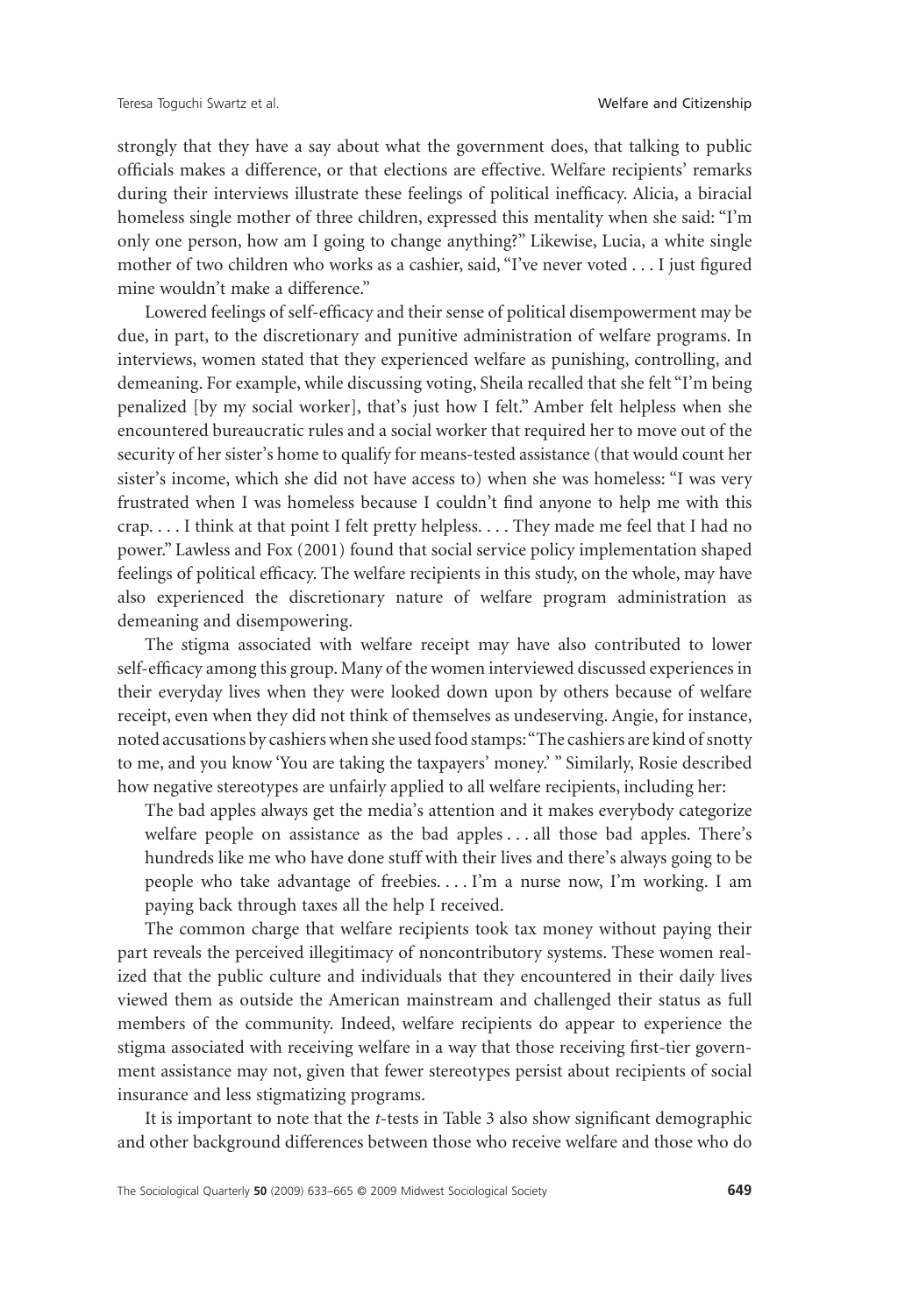

**FIGURE 1.** 1996 Voting by Welfare Receipt and Financial Dependency.

not. For example, 38 percent of the welfare recipients are nonwhite, as compared with 18 percent of nonrecipients. Recipients have also attained slightly fewer years of education (13.1 years) than nonrecipients (14.3 years). Knowing that the disparity in civic participation parallels other forms of socioeconomic inequality, it is possible that our bivariate results can be explained by factors other than government assistance, such as class, education, and race.

For example, it may be that any kind of financial dependence during young adulthood inhibits full engagement in the polity, rather than this only being associated with government dependence. As discussed earlier, conservative welfare state critics argue that dependence itself fosters passivity (Murray 1984; Mead 1997). We therefore compared the voting rates of those who received some welfare prior to 1996, those who received no welfare, those who received less than 10 percent of their annual income at age 22 from their family of origin, and those who received 10 percent or more of their income in 1996 from their family of origin. We find that dependence on the state and dependence on one's family are associated with very different levels of political participation. Those who received welfare had the lowest voter turnout rates in 1996 (18 percent), while those who received financial assistance from their parents as young adults had the highest voter turnout (36 percent), as shown in Figure 1.7

To better understand how these additional characteristics and experiences alter the estimated effects of assistance on political participation, we estimated a series of logistic regression models predicting voter turnout and volunteering. Table 4 shows results for voting in 1996, and Table 5 shows results for voting in 2000.<sup>8</sup>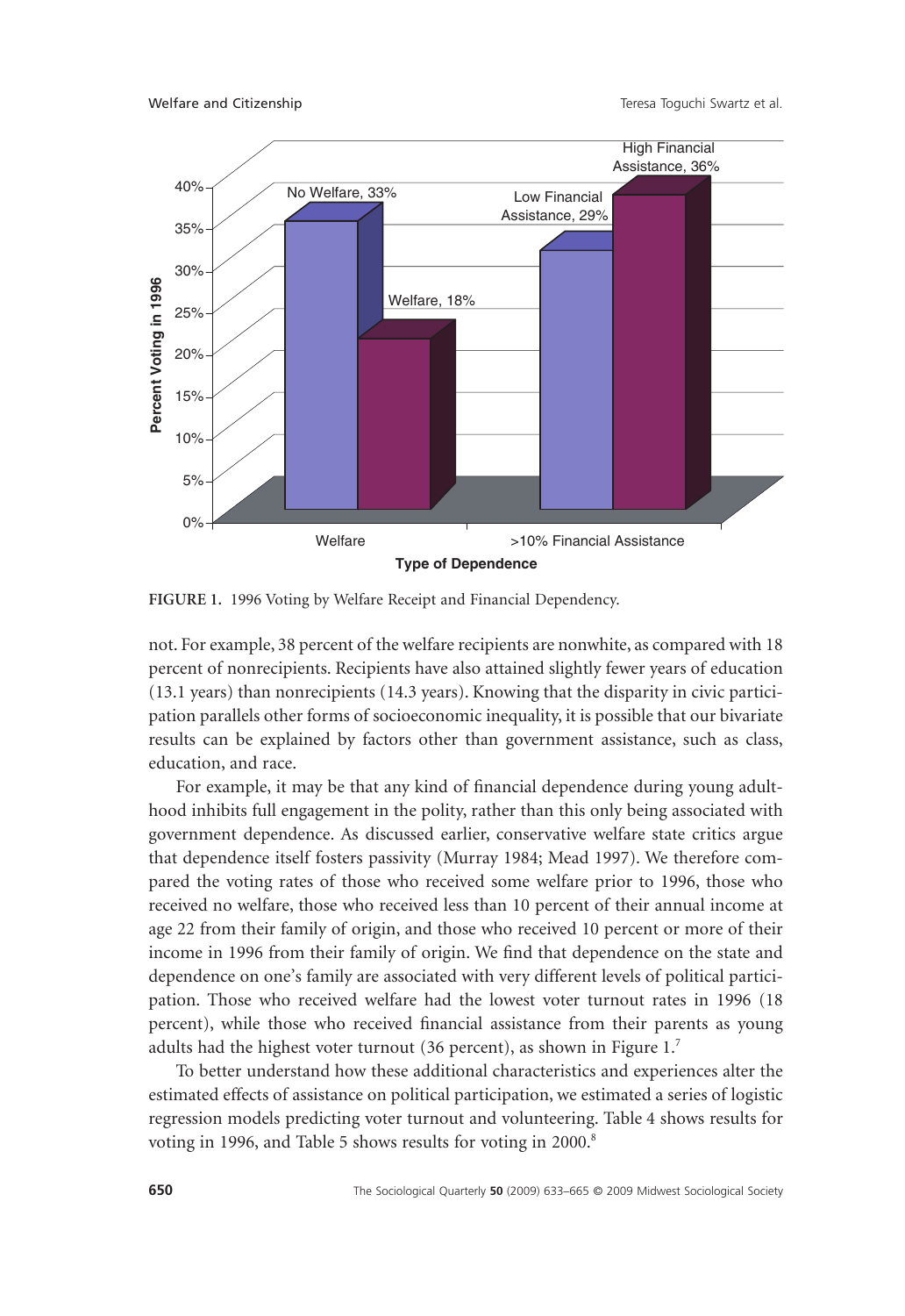| TABLE 4. Multivariate Logistic Regression Predicting Voter Turnout in 1996 |                   |                     |                   |                     |                     |
|----------------------------------------------------------------------------|-------------------|---------------------|-------------------|---------------------|---------------------|
| Variable                                                                   | Model 1           | Model 2             | Model 3           | Model 4             | Model 5             |
| Type of assistance                                                         |                   |                     |                   |                     |                     |
| Welfare 1991-1996                                                          | $-.817***$ (.258) | $-0.839***$ (.291)  |                   |                     | $-.810***$ (.295)   |
| Other assistance only (1991-1996)                                          |                   |                     | .280(.277)        | .340(.294)          | (194)(297)          |
| Demographics                                                               |                   |                     |                   |                     |                     |
| Other race (versus white)                                                  |                   | $-0.072$ (.243)     |                   | $-193(0.238)$       | $-068(.244)$        |
| Female                                                                     |                   | (140)(190)          |                   | .033(.186)          | .143(.191)          |
| Background                                                                 |                   |                     |                   |                     |                     |
| Working full time                                                          |                   | $-0.49(0.218)$      |                   | .030(.216)          | $-0.040(0.219)$     |
| Income                                                                     |                   | (0.000)(0.011)      |                   | .001(0.011)         | $-0.01(0.11)$       |
| Years education                                                            |                   | $(.060)$ *** (.060) |                   | $.233***$ $(.061)$  | $.196***$ $(.062)$  |
| Married                                                                    |                   | .059(.223)          |                   | .007(.222)          | .048(.224)          |
| Out-of-state residency                                                     |                   | $-1.972***$ (.331)  |                   | $-1.933***$ (.331)  | $-1.968***$ (.332)  |
| Social psychological factors                                               |                   |                     |                   |                     |                     |
| Self-efficacy (1995)                                                       |                   | (0.037)             |                   | (0.036)             | .041(037)           |
| Constant                                                                   | $-.682***(.091)$  | $-3.750***$ (1.011) | $-.834***$ (.090) | $-4.637***$ (1.005) | $-3.891***$ (1.036) |
| Number of cases                                                            | 654               | 654                 | 654               | 654                 | 654                 |
| -2 Log likelihood                                                          | 797.321           | 740.022             | 807.591           | 747.670             | 739.598             |
| * $p < 10$ ; ** $p < 0.05$ ; *** $p < 0.01$ (two-tailed tests).            |                   |                     |                   |                     |                     |
| Note: Standard errors in parentheses.                                      |                   |                     |                   |                     |                     |

### Teresa Toguchi Swartz et al. welfare and Citizenship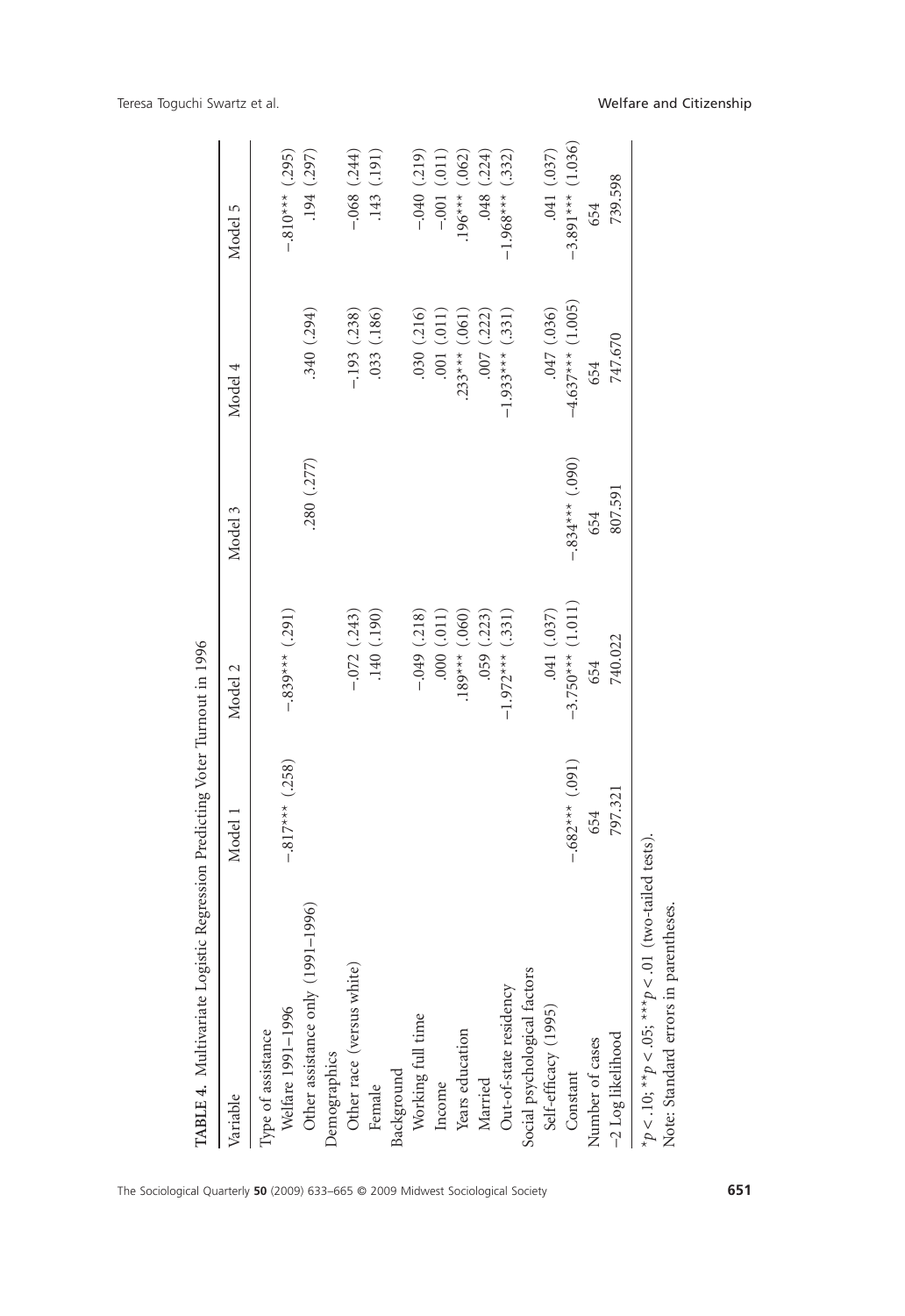| TABLE 5. Multivariate Logistic Regression Predicting Voter Turnout in 2000                               |                    |                    |                    |                     |
|----------------------------------------------------------------------------------------------------------|--------------------|--------------------|--------------------|---------------------|
| Variable                                                                                                 | Model 1            | Model 2            | Model 3            | Model 4             |
| Type of assistance                                                                                       |                    |                    |                    |                     |
| Welfare 1996                                                                                             | $-978***$ (.302)   |                    | $-.965***$ (.305)  | $-946***$ (.326)    |
| Other assistance only 1996                                                                               |                    | .233(.290)         | .087(.293)         | .114(.312)          |
| Demographics                                                                                             |                    |                    |                    |                     |
| Other race (versus white)                                                                                | $-329(0.237)$      | $-.436*(.232)$     | $-329$ $(237)$     | $-.143(.249)$       |
| Female                                                                                                   | $.380**$ (.188)    | .287(.185)         | $.381**$ (.188)    | $.338*(.201)$       |
| Background                                                                                               |                    |                    |                    |                     |
| Working full time                                                                                        | $-406$ (.218)      | $-.311(.214)$      | $-.402*(.218)$     | $-462**$ (.231)     |
| Income                                                                                                   | .013(011)          | .017(011)          | .013(0.011)        | .014(.012)          |
| Years education                                                                                          | $.200***$ (.058)   | $.231***$ (.058)   | (0.059)            | $.134**$ $(.062)$   |
| Married                                                                                                  | .198(.224)         | .154(.221)         | .193(.224)         | .100(.238)          |
| Out-of-state residency                                                                                   | $-3.711***$ (.531) | $-3.657***$ (.531) | $-3.706***$ (.531) | $-3.341***$ (.538)  |
| Social psychological factors                                                                             |                    |                    |                    |                     |
| Self-efficacy (1995)                                                                                     | (0.60, 0.049)      | (0.036)            | (0.60, 0.49)       | 044 (.039)          |
| 1994 Election<br>Past voting                                                                             |                    |                    |                    | $2.406***$ (.345)   |
|                                                                                                          |                    |                    |                    |                     |
| Constant                                                                                                 | $-3.527***$ (.976) | $-4.131***$ (.976) | $-3.582***$ (.994) | $-2.855***$ (1.054) |
| Number of cases                                                                                          | 649                | 649                | 649                | 649                 |
| $-2$ Log likelihood                                                                                      | 743.667            | 754.183            | 743.579            | 671.067             |
| * $p < 10$ ; ** $p < 0.05$ ; *** $p < 0.01$ (two-tailed tests).<br>Note: Standard errors in parentheses. |                    |                    |                    |                     |

Welfare and Citizenship Teresa Toguchi Swartz et al.

**652** The Sociological Quarterly **50** (2009) 633–665 © 2009 Midwest Sociological Society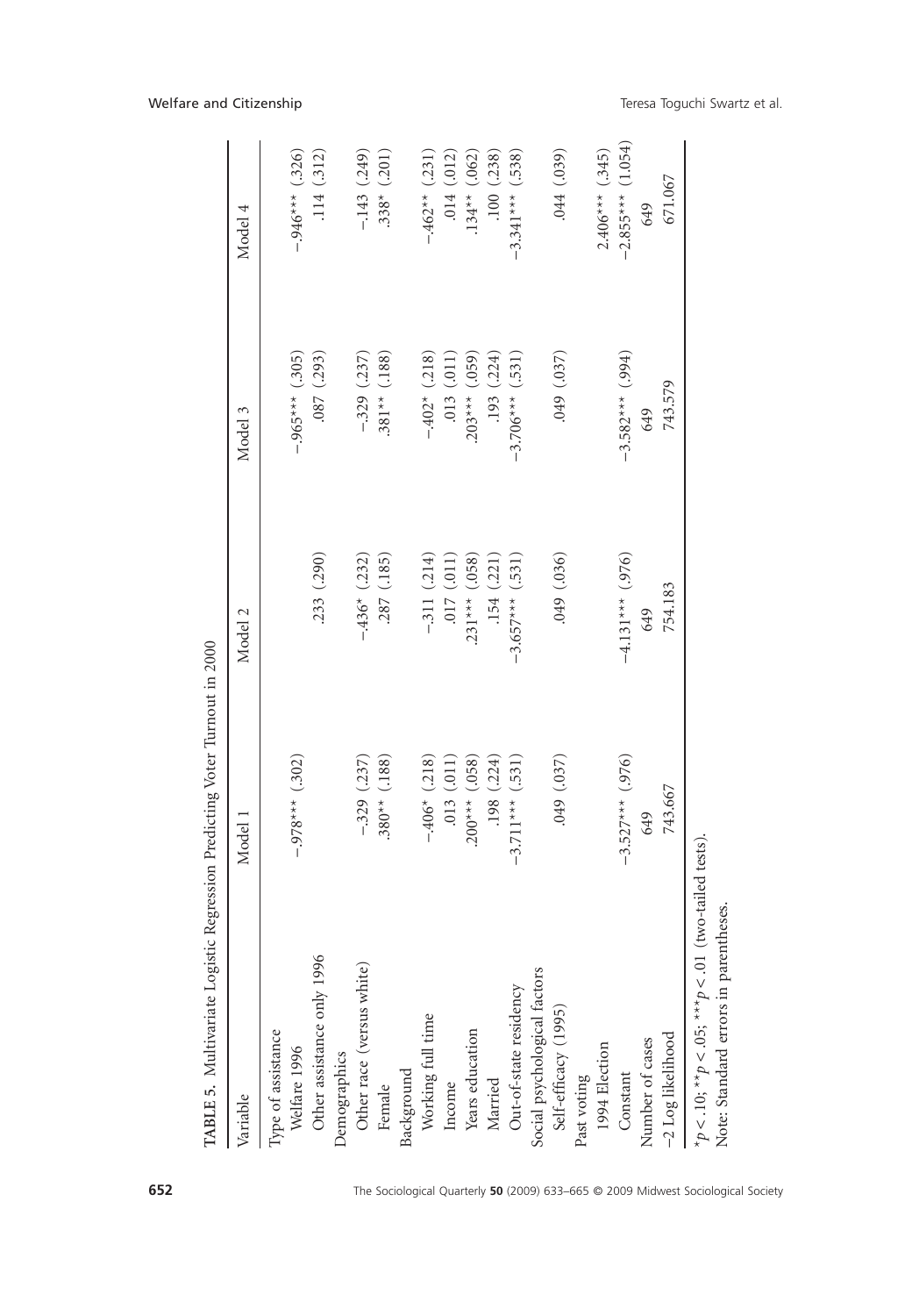The results in Tables 4 and 5 generally support our hypothesis that the strongest effects on voting in the two-tiered welfare state will be for those receiving welfare rather than other assistance. In Table 4, model 1 shows diminished participation among welfare recipients in 1996: The odds of a welfare recipient voting were 56 percent lower than those of nonrecipients ( $e^{-817} = .44$ ). Even after controlling for background and other characteristics in model 2, the odds of voting in the 1996 election were 57 percent lower than for nonrecipients  $(e^{-.839} = .43)$ . Receipt of first-tier government assistance, however, is not associated with turnout in model 3 or model 4. The final model in Table 4 includes both welfare and first-tier government assistance receipt, along with all other independent variables. In this model, the odds that a welfare recipient will vote remain about 56 percent lower than those of nonrecipients.<sup>9</sup> Thus, welfare receipt appears to discourage civic engagement in the form of voting above and beyond the effects of other independent variables. In model 5, education and state residency are the only other significant predictors of voting.

Results for the 2000 election are shown in Table 5. For this election, we take advantage of the longitudinal nature of the YDS data to estimate a model that includes a lagged dependent variable—in this case, voting in 1994. We therefore change our government assistance measures from receipt in 1991 to 1996 to receipt in 1996 only. In this way, we can estimate the effects of receipt in 1996 on 2000 voting, after statistically controlling for the influence of 1994 voting. This model assesses change in voting behavior, providing an effective control for all stable, person-specific characteristics (traits such as sociability, initiative, or passivity) that may influence both voting and receipt of assistance.

In model 1, the odds that a welfare recipient would vote were 62 percent lower than those of nonrecipients net of the other variables in the model. As was the case for the multivariate model of the 1996 election, turnout among first-tier government assistance recipients was not statistically different from nonrecipients in 2000, as shown in model 2. Model 3 considers both forms of government assistance simultaneously, and model 4 adds the lagged voting indicator. In both of these equations, the effect of welfare receipt remains strong and significant. The lagged dependent variable is a strong predictor in the final model, with 1994 voters being 10 times more likely to vote in 2000 as those who did not vote in 1994. Even net of this strong control, however, 1996 welfare recipients remained 61 percent less likely to vote than nonrecipients in the 2000 election. Full-time work status and educational attainment also remained significant predictors of voter turnout in 2000.

In line with previous research, we interpret the persistent effects of welfare experience on later voting as resulting from the institutional structure and cultural meanings associated with this form of government assistance, including means-tested criteria, caseworker discretion, surveillance, and stigma associated with welfare receipt that teach young adult recipients that they lack power and influence in their interactions with government. However, our qualitative interviews suggest that this is not the only lesson that can potentially be learned from experiences with state programs for the poor. Some qualitative research has found that the way in which social service programs are implemented can have an important effect on whether recipients will turn toward or away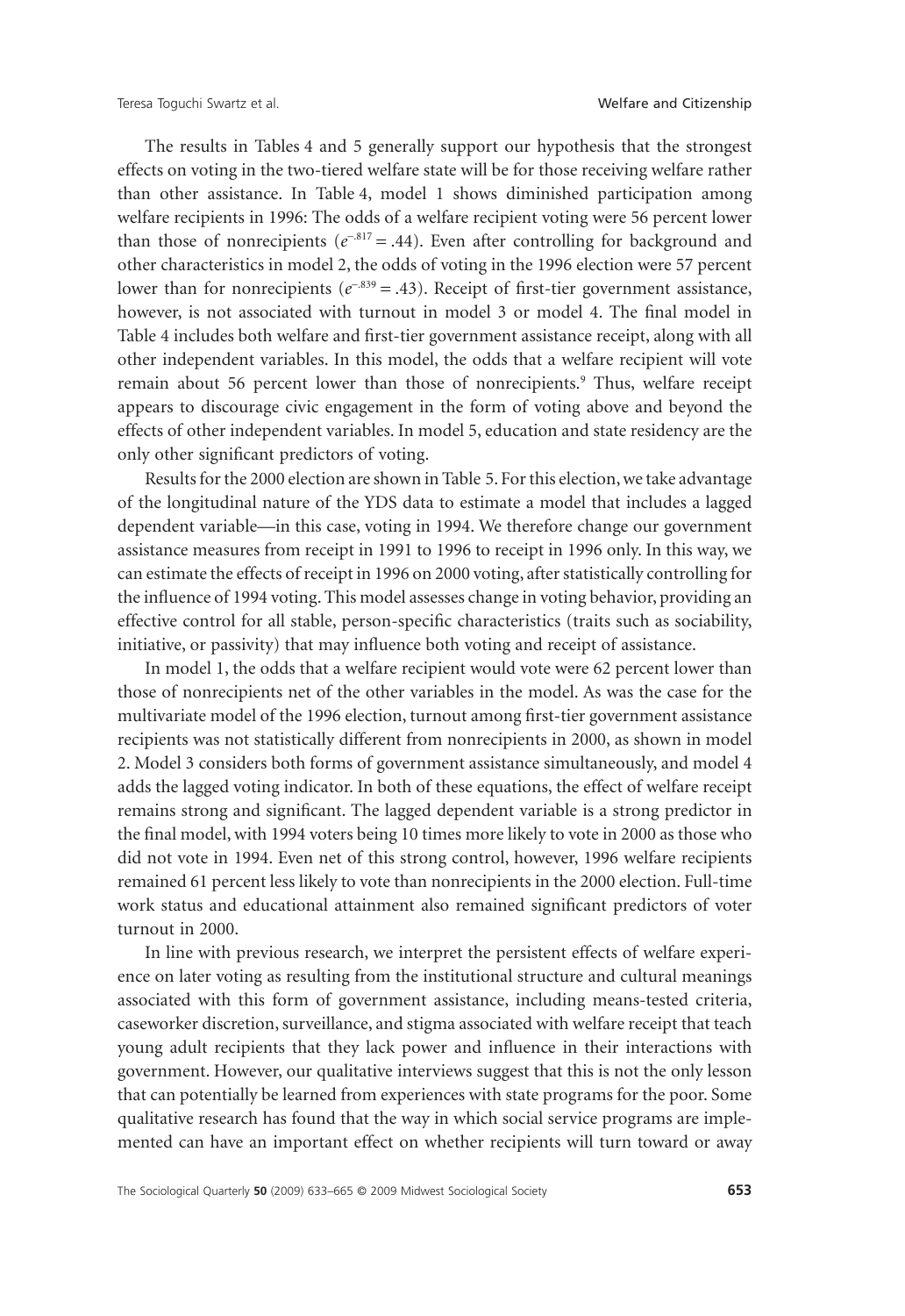from political activity (Soss 1999, 2000; Lawless and Fox 2001). For example, Soss (1999:374) found that Head Start programs, which encouraged participation from parents, sometimes had "spillover" effects that resulted in enhanced feelings of political empowerment and greater civic involvement, which could mitigate the demobilizing effects of welfare. Even though our quantitative findings point to a general pattern of disempowerment, and many former welfare participants confirmed these feelings of continued disempowerment during interviews, it is important to note that some former welfare recipients talked about how their experience with welfare mobilized them toward political participation, and for some, even activism. In our interview sample, we found those who turned toward political involvement came mainly from a subset of recipients who benefited from a welfare education program called STRIDE. Not only did these women gain education, but their economic situation changed as they attained middle-class professions, becoming teachers, nurses, and social workers. Thus, perhaps because the welfare state helped alleviate economic disadvantage for these women, it also promoted their political inclusion and activity once they had moved out of the program. This in itself is something noteworthy, and a promise that the welfare state holds for benefiting both economic and political equality (although this might only be the case for those that experience upward mobility). But hearing what these women had to say about their welfare experience, it may be more than a demographic change that encouraged greater political involvement. Positive experiences of welfare for some women, coupled with the politically charged atmosphere of "welfare reform," may have mobilized a more successful group to be more attentive, participate politically, and for some, take further action. Sarah, for instance, said that her positive experience with welfare was important in her political decisions, as she wanted to be sure to vote for politicians who will maintain the program for others in need:

In general, I've had a good experience with assistance programs.... I couldn't vote for somebody who wanted to get rid of that because it has been there for me in the past, and I just think that people sometimes fall into hard times and they need that, but I think that if you take that away that is a sad, sad thing.

Rosie said she was compelled to express her opinions after learning that the STRIDE education program was under threat by welfare reform. She became an activist and communicated to program administrators and politicians how the program clearly made a difference in her educational and occupational advancement.

I specifically said, "I am a nurse now, I'm working. I am paying back through taxes all the help I received." I even had a breakdown in how much I was paying in taxes and how much money I received through the system. They were going to cut STRIDE completely out of the picture. Without STRIDE I don't think I could have done it.

Similarly, Loriann, now a teacher, also became a welfare activist advocating for educational programs like STRIDE, which she credits with enabling her to reach educational and career goals. These interview data suggest that positive experiences with state programs, as well as increases in education, may have combined to alter former welfare recipients' voting patterns and political participation. Policy changes that fail to offer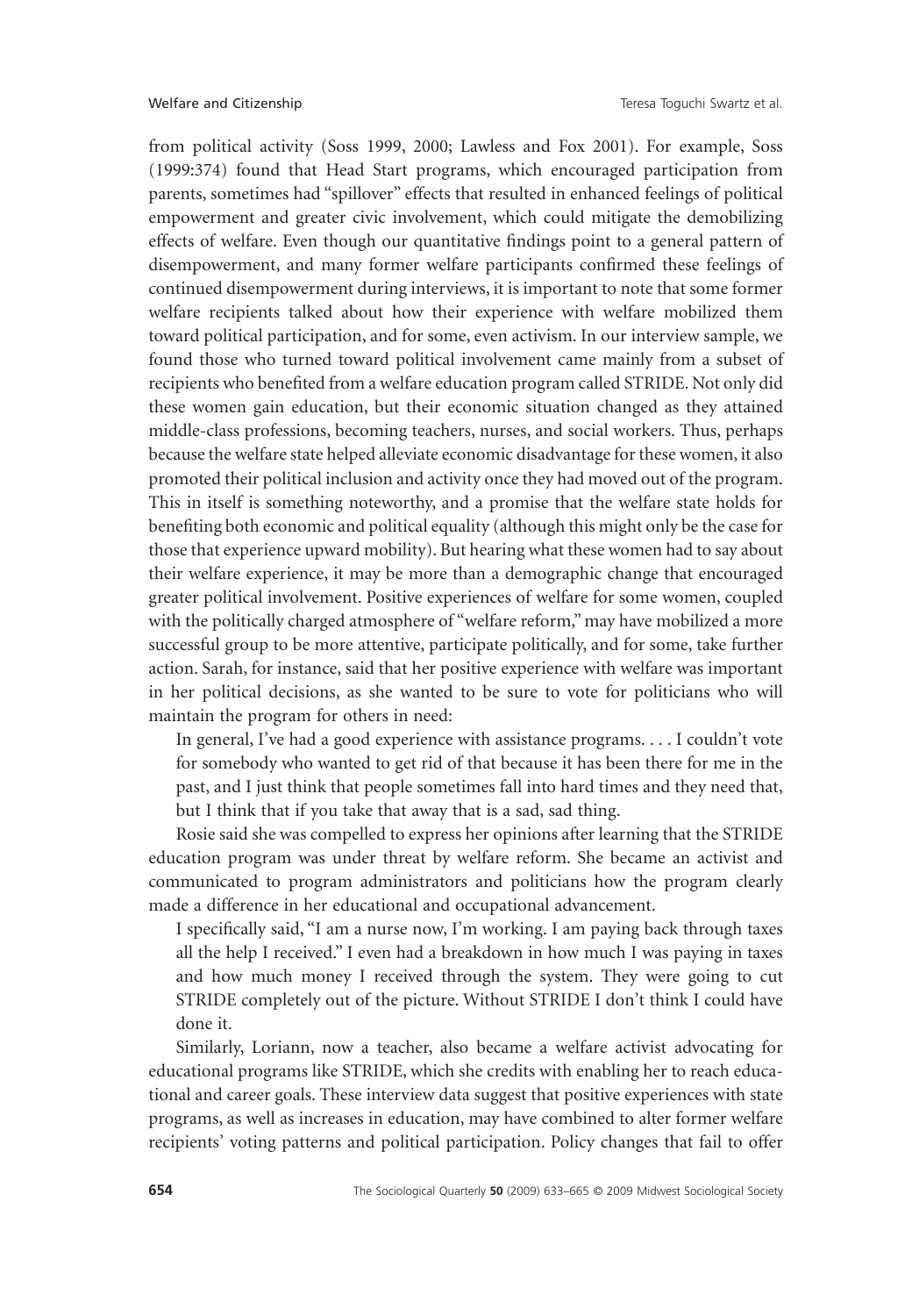| Variable                          | Model 1          | Model 2 | Model 3                                                   |
|-----------------------------------|------------------|---------|-----------------------------------------------------------|
| Type of assistance                |                  |         |                                                           |
| Welfare (1991–1996)               | $-.704**$ (.294) |         | $-.340(.335)$                                             |
| Other assistance only (1991–1996) |                  |         | $-1.327***$ (.474) $-1.072**$ (.490)                      |
| Demographics                      |                  |         |                                                           |
| Other race (versus white)         |                  |         | $-.011$ $(.274)$                                          |
| Female                            |                  |         | $.367*$ (.212)                                            |
| Background                        |                  |         |                                                           |
| Working full time                 |                  |         | $-.241$ $(.244)$                                          |
| Income                            |                  |         | $.023$ <sup>*</sup> $(.012)$                              |
| Years education                   |                  |         | $.364***$ $(.075)$                                        |
| Married                           |                  |         | .044(.257)                                                |
| Social psychological factors      |                  |         |                                                           |
| Self-efficacy (1995)              |                  |         | $.115***$ $(.041)$                                        |
| Constant                          |                  |         | $-1.213***$ (.099) $-1.222***$ (.095) $-8.900***$ (1.295) |
| Number of cases                   | 693              | 693     | 693                                                       |
| $-2$ Log likelihood               | 709.697          | 705.198 | 638.910                                                   |

**TABLE 6.** Multivariate Logistic Regression Predicting Volunteering in 1996

\* $p < .10$ ; \*\* $p < .05$ ; \*\*\* $p < .01$  (two-tailed tests).

Note: Standard errors in parentheses.

educational opportunity may not only have detrimental effects on this populations' educational and occupational attainment, but also the inclusiveness of our democracy.

Of course, voting is just one of several ways that individuals engage in democracy. Volunteering is another avenue through which people work for the collective good and build the associational ties needed for a vibrant public sphere. What is more, scholarship suggests that volunteering, whether overtly political or not, has important implications for recruitment into political activity and for building civic skills (Verba et al. 1995). To test whether there are differential effects on volunteering for recipients and nonrecipients of government assistance, we estimate the logistic regression models predicting volunteering shown in Table 6. When considered on their own, both welfare and other assistance recipients were less likely to volunteer than nonrecipients. Once controlling for background characteristics, however, the effect for welfare recipients is no longer statistically significant. The effect for first-tier government assistance recipients remains but is weakened. One potential explanation for lower rates of volunteering among this group is the greater likelihood of disability or health issues that may prevent them from both work and volunteering. We therefore find that receipt of government assistance may suppress volunteering in some cases, but, as with voting, results vary depending upon the type of assistance received. We should note that our volunteer measure does not allow us to distinguish between different types or amounts of volunteer work. It is possible, therefore, that welfare recipients engage in different sorts of volunteer work than nonrecipients. These quantitative results simply show us that there were no significant differences in recipients and nonrecipients having self-reported volunteering in 1996.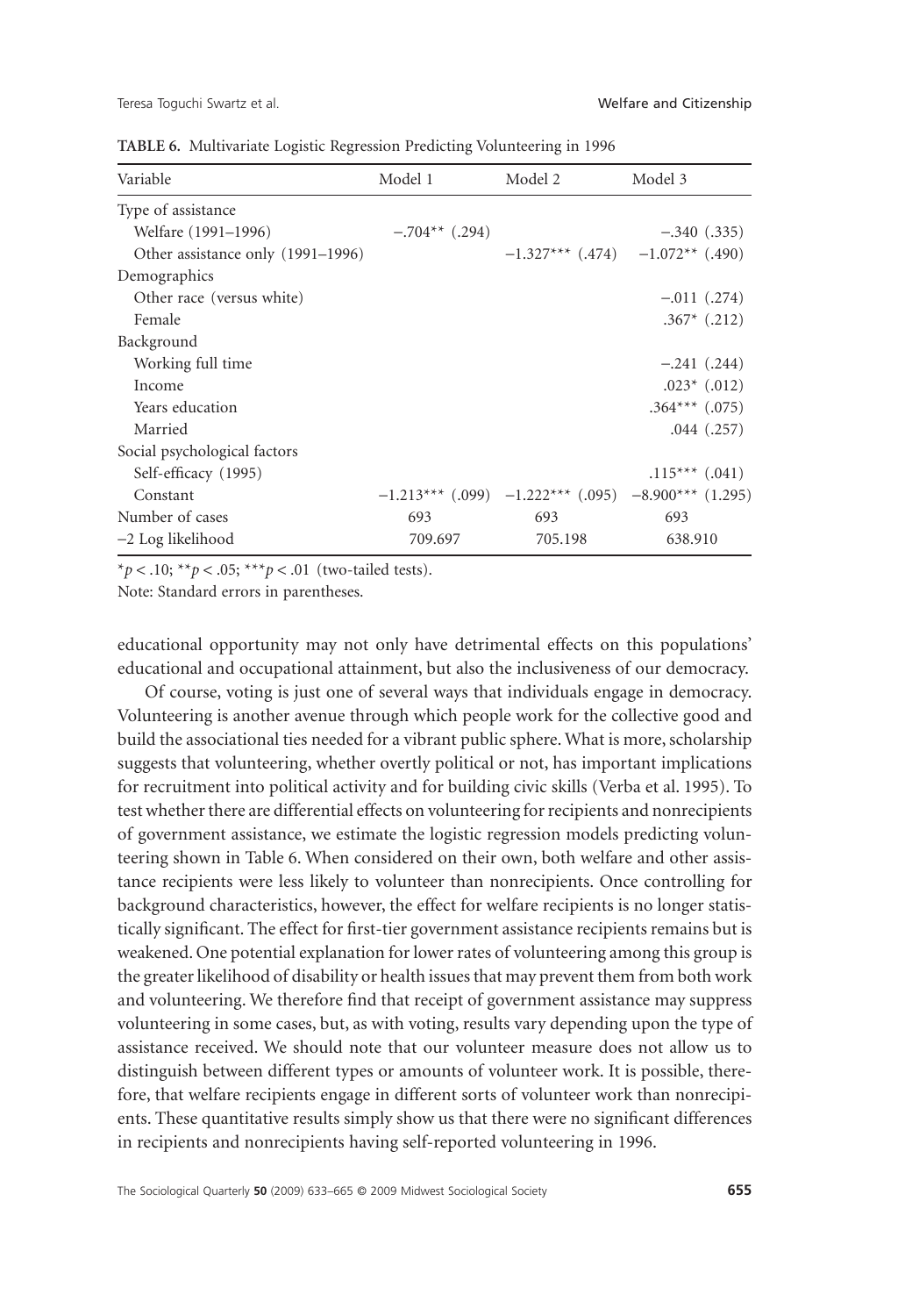As with the voting results, consulting the interview data helps frame our quantitative findings on volunteering. Welfare recipients who may experience alienation from the political culture (as indicated by our findings on voting) appear not to experience similar disengagement from their own communities. During interviews, welfare recipients discussed their volunteer activities, many of which centered on social service organizations that had previously assisted them and to whom they maintained social ties. They expressed a connection to these groups, a commitment to helping others in similar situations, as well as an opportunity to socialize with friends and acquaintances who continue to receive assistance from these organizations. For instance, Darla, a white mother of three, discussed her volunteer activity at a nonprofit social service agency that provides meals and other assistance to homeless and poor people:

I volunteer at the New Day Center. . . . I just wanted to get to know people who were in the same situation  $\dots$  I used to be [in], and help them get out of it.  $\dots$  I like it because I get to know people and my dad goes there so I can see my dad down there too.

Like other parents, former welfare recipients also volunteered for their children's schools and other children's activities. Children provided them with an opportunity to join in with others in their community for a common purpose. Other former welfare recipients become involved as a way to keep conditions in their communities safe, as was the case with Bridget:

We do have groups out here, different neighborhood groups. Especially when the break-ins were getting bad around here, the community really pulled together with that. They started a night watch where . . . people had different bikes that [they] ride . . . around late at night and keep an on eye on the area. . . . I keep my area safe so I get to know all my neighbors.

It is possible that having some experience with the stigmatizing aspects of the welfare state may in fact serve as a catalyst for subsequent civic engagement. Indeed, Naples (1992, 1998) found that many of the activist mothers she studied were, like Bridget, drawn into community involvement out of a desire to fight against the conditions faced by low-income people. The combined effects of racism and poverty led many of the mothers in Naples's study to practice a form of activism centered on addressing the needs of children and their communities. Likewise, a number of our interview respondents were engaged in such activities. They discussed volunteering for institutions and organizations in their communities, including Head Start programs, local schools, churches, community agencies, and housing advocacy groups.

Our third and fourth hypotheses suggest a link between receipt of government assistance and self-efficacy and political efficacy, respectively. Our bivariate results in Table 3 show that receipt of welfare, but not receipt of first-tier government assistance, is significantly associated with both forms of efficacy. Table 7 shows multivariate models predicting general and political efficacy in 2000, net of government assistance, and the other independent variables included in our voting analysis. We again adopt a lagged dependent variable strategy to show the effects of welfare receipt in 1996 on self-efficacy in 2000, net of 1988 self-efficacy. As is the case for 2000 voting, 1996 welfare receipt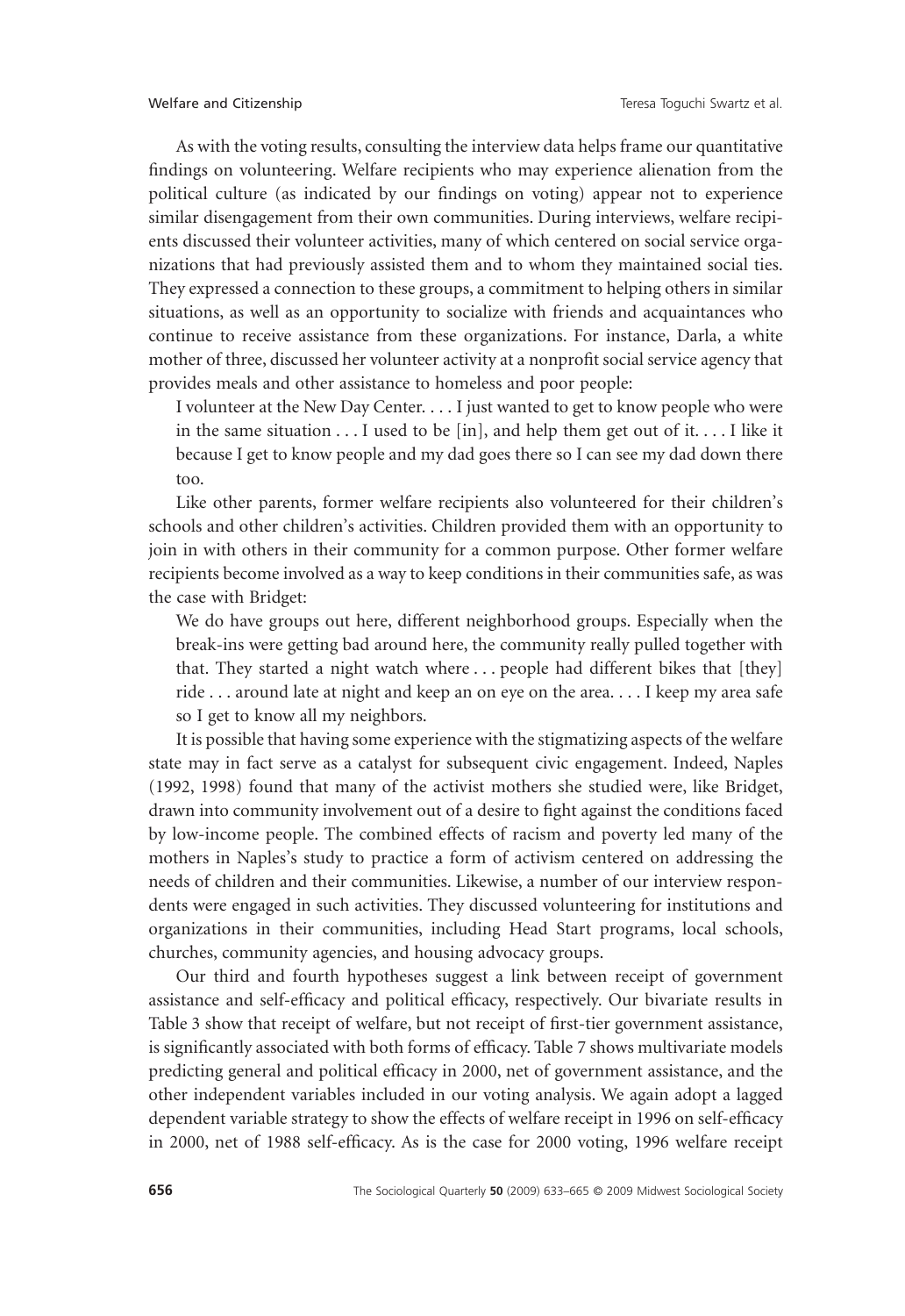|                                                                                                         | General self-efficacy |                    |                    | Political efficacy |                   |
|---------------------------------------------------------------------------------------------------------|-----------------------|--------------------|--------------------|--------------------|-------------------|
| Variable                                                                                                | Model 1               | Model 2            | Model 3            | Model 4            | Model 5           |
| Type of assistance                                                                                      |                       |                    |                    |                    |                   |
| Welfare 1996                                                                                            | $-1.385***$ (.312)    | $-0.915**$ (.344)  | $-0.975***$ (.329) | $-.373**(.189)$    | $-205(204)$       |
| Other assistance only 1996                                                                              |                       | $-203(410)$        | $-102(393)$        |                    | $-186(0.245)$     |
| Demographics                                                                                            |                       |                    |                    |                    |                   |
| Other race (versus white)                                                                               |                       | $-074(0.264)$      | $-0.088$ (.252)    |                    | $-190(157)$       |
| Female                                                                                                  |                       | $-243(213)$        | $-0.094(0.205)$    |                    | $.400***$ (.126)  |
| Background                                                                                              |                       |                    |                    |                    |                   |
| Working full time                                                                                       |                       | .180(.242)         | .266(.231)         |                    | $-049(.145)$      |
| Income                                                                                                  |                       | .018(0.012)        | .011(0.011)        |                    | (0.000, 0.007)    |
| Years education                                                                                         |                       | $.158**$ (.063)    | $.128**$ (.061)    |                    | $.175***$ (.038)  |
| Married                                                                                                 |                       | $-0.016(251)$      | $-0.028$ (.240)    |                    | $-116(150)$       |
| Past self-efficacy                                                                                      |                       |                    |                    |                    |                   |
| Self-efficacy (1988)                                                                                    |                       |                    | $.297***$ $(.038)$ |                    |                   |
| Constant                                                                                                | $16.513***$ (.106)    | $13.978***$ (.922) | $9.960***$ (1.023) | $6.123***$ (.066)  | $3.610***$ (.553) |
| Number of cases                                                                                         | 649                   | 649                | 649                | 663                | 663               |
| Sum of squares                                                                                          | 128.711               | 233.909            | 588.55             | 9.795              | 153.324           |
| $*_{p} < 10;$ $*_{p} < .05;$ $*_{p} < .01$ (two-tailed tests).<br>Note: Standard errors in parentheses. |                       |                    |                    |                    |                   |

Teresa Toguchi Swartz et al. welfare and Citizenship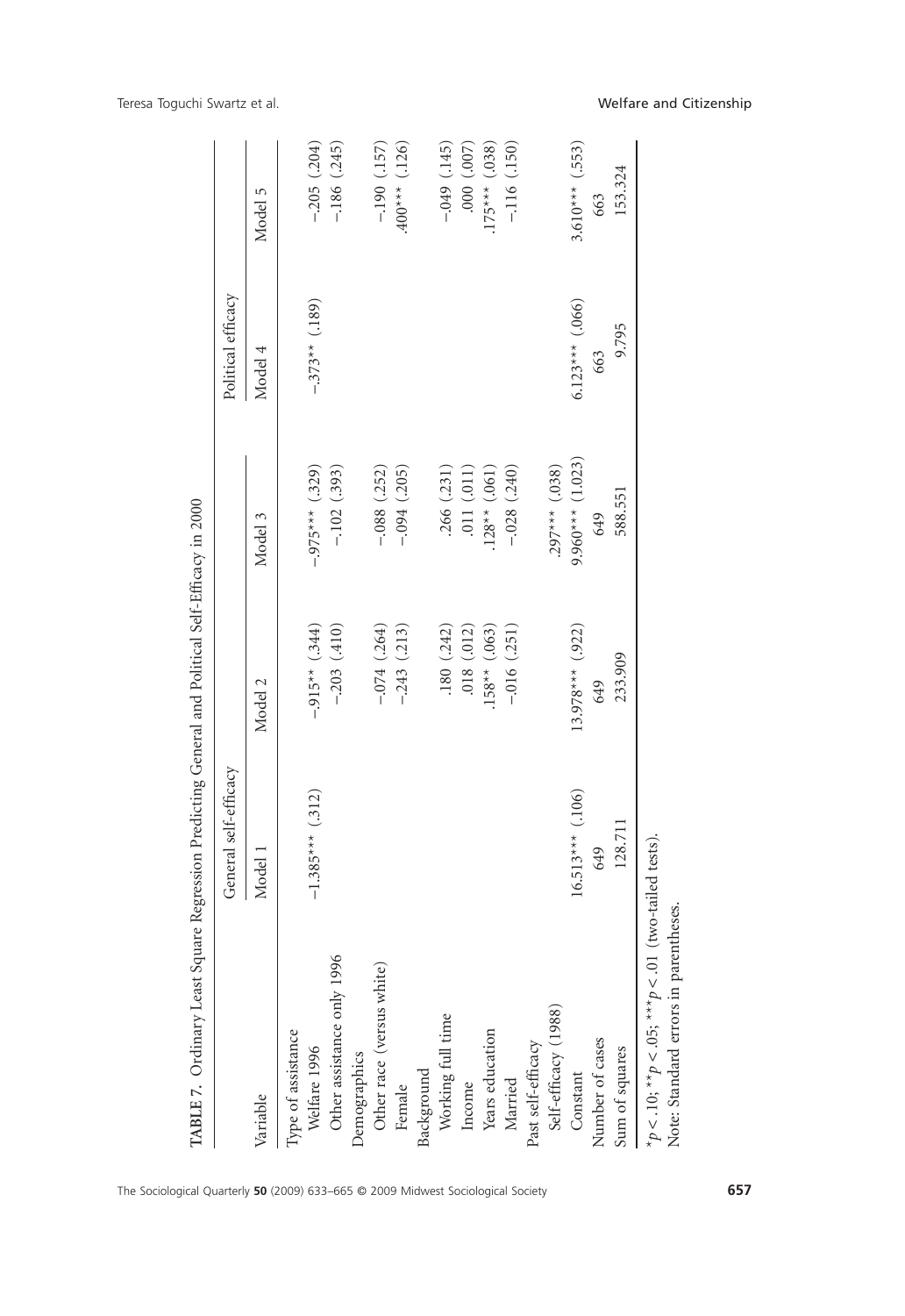significantly reduces self-efficacy in 2000, even in models that include prior measures of efficacy. Receipt of welfare is associated with nearly a one-point (or .38 standard deviation) reduction in self-efficacy in model 3, ranking among the strongest predictors in the model. By comparison, each year of education is associated with a .13-point increase in efficacy (or .05 standard deviation). Although longitudinal data are unavailable for political efficacy, we assess the impact of government assistance and other independent variables on political efficacy in models 4 and 5. Welfare receipt is negatively correlated with political efficacy in model 4, although this association is nonsignificant after controlling for background and other characteristics associated with political efficacy (such as gender and educational attainment).

We originally expected self-efficacy to act as a mediator through which welfare diminishes political participation and civic activity. In this conceptualization, the stigma, control, surveillance, and disempowerment associated with welfare receipt reduces general and political efficacy, which in turn reduces voting. Instead, we find welfare has separate effects on *both* efficacy and the likelihood of voting. Table 7 highlights the strong, independent effect of welfare receipt on general self-efficacy, while Tables 4 and 5 show the negative effect of welfare receipt on voter turnout, net of self-efficacy. To further test our expectations on the mediating effect of self-efficacy, we estimated models predicting voter turnout in which we entered welfare first, then the social psychological variable, and then other independent variables. The effect of welfare receipt on voting behavior does not change appreciably across these specifications (not shown, available from authors), in part because self-efficacy has little net influence on official voting behavior in our models.

## **DISCUSSION AND CONCLUSION**

The welfare system has recently undergone dramatic changes aimed at altering financial dependency upon the state, marital status, and fertility of recipients (Rogers-Dillon and Skrentny 1999; Haney and March 2003; Hays 2003). But how are these programs affecting the citizenship of recipients? Contrary to assertions that any assistance from the welfare state uniformly diminishes civic participation, our research indicates that the effects of government assistance depend on the type of government program. Specifically, those involved with stigmatizing and discretionary welfare programs were significantly less likely to vote than nonrecipients. On the other hand, there were no differences in voting for those who received other forms of government assistance compared with nonrecipients. Moreover, this research shows that these effects on political participation extend beyond those that could be accounted for by poverty and lower levels of education. The statistically significant differences in the voting rates between those involved in different welfare state tiers imply differential consequences on voting of these two channels and provide evidence for the bifurcated welfare state thesis.

We found the effect of welfare on voting to persist over time. In particular, welfare receipt in 1996 continued to have a negative effect on voting in the 2000 elections. This is particularly disconcerting given that our respondents were young adults who are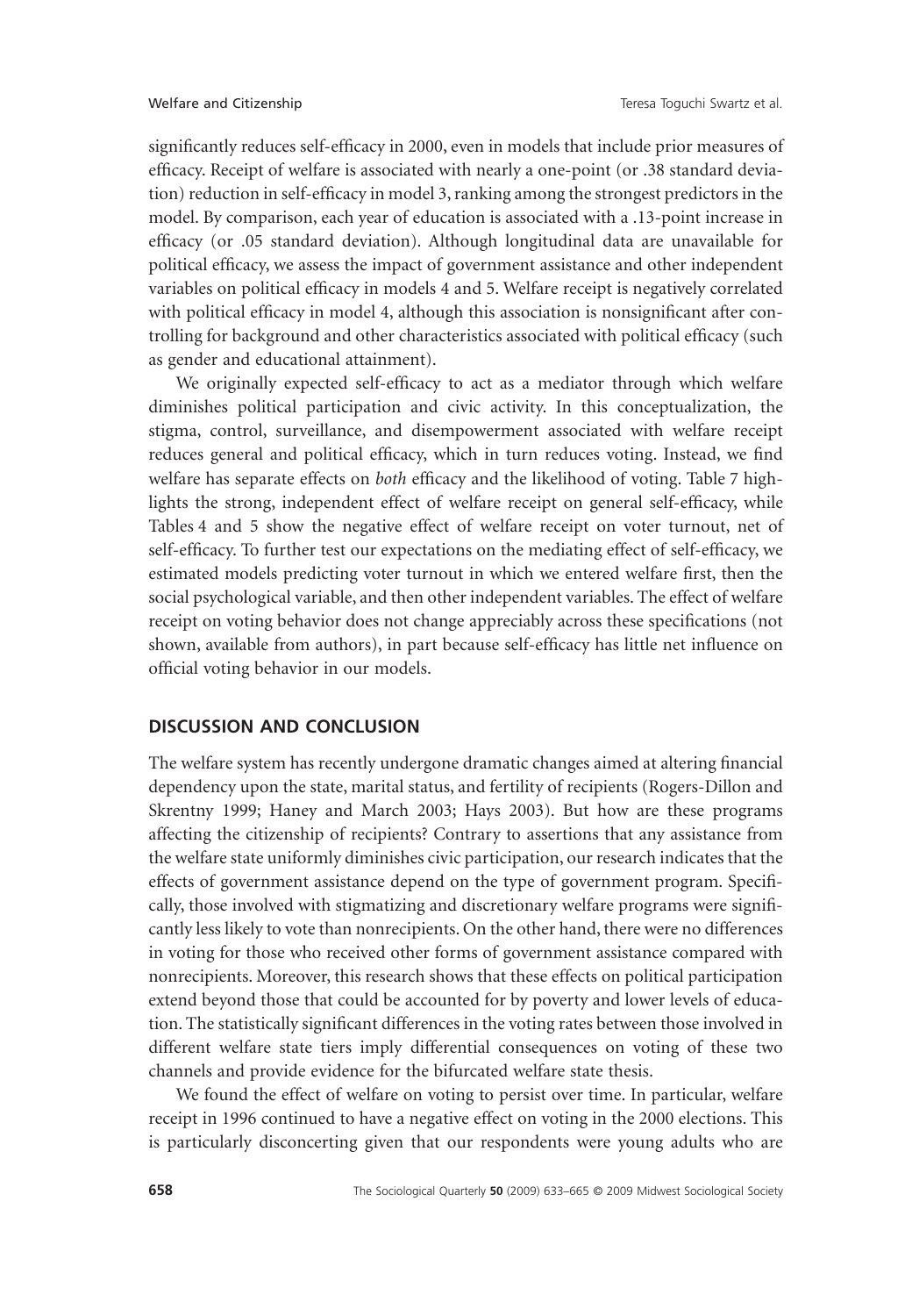establishing their civic engagement trajectories and identities as citizens, especially given what we have seen here about the strong influence of prior voting on later voting. If experiences with welfare diminish their voting behaviors and feelings of efficacy during these early years of adulthood, this may have long-term consequences for later wellbeing and political involvement.

This study goes beyond previous research and contributes to theories of a bifurcated welfare state in several different respects. First, we use a unique data set of official voting records rather than the self-reported measures of previous studies. What is more, this study controls for prior voting behavior—that is, voting habits that preceded the receipt of government assistance—which provides much stronger evidence that the welfare experience itself is what is driving dampened political participation in the more stigmatized government assistance programs. Further, this study examines civic engagement in the form of volunteering.

Importantly, although welfare recipients appeared to have lower rates of political participation as measured by voting, we found no differences in their rates of broader civic involvement in the form of volunteering as compared with others, even when controlling for other independent variables. Thus, it may be that while welfare recipients feel alienated from the larger society and politicians, who they perceive may view them as social pariahs, these women may not experience the same kind of isolation from their own communities. Furthermore, their local communities offer them opportunities to volunteer, cultivate associational ties, and participate in the common good. Social programs that include participatory, integrative, and empowering elements could have important implications for the future civic engagement of recipients.

As other scholars have argued, cultural ideologies concerning "deservingness," work, and citizenship are institutionalized into the two tracks and thus key to the explanation of these findings (Nelson 1990; Piven 1990). Our findings reinforce and complicate the importance of these cultural dimensions surrounding particular programs in shaping young adult recipients' perceptions of their inclusion in society. Lower feelings of efficacy, as well as sentiments expressed in interviews, convey the sting of stigma associated with welfare. Our findings also suggest that welfare receipt affects political participation above and beyond its effect on efficacy. Here is where the Minnesota context of our data and analysis is crucial. We would expect these effects to be strongest in states with less benign conditions and where race and racism are likely to play a larger role in anti-welfare discourse. Yet welfare's deleterious effect on political participation was strong even in Minnesota with its comparatively generous government assistance and long history of public support for social programs.

Importantly, the divergent effects of different types of government assistance show that reduced political participation is not an inevitable consequence of receiving benefits—if programs and policies are designed to encourage civic participation. Our qualitative findings, as well as the work of some others (e.g., Soss 2000), suggest that involvement with welfare programs can potentially lead to two divergent political trajectories, either alienation or integration (the latter sometimes combined with mobilization, as their experience served as a catalyst for becoming more engaged). Both the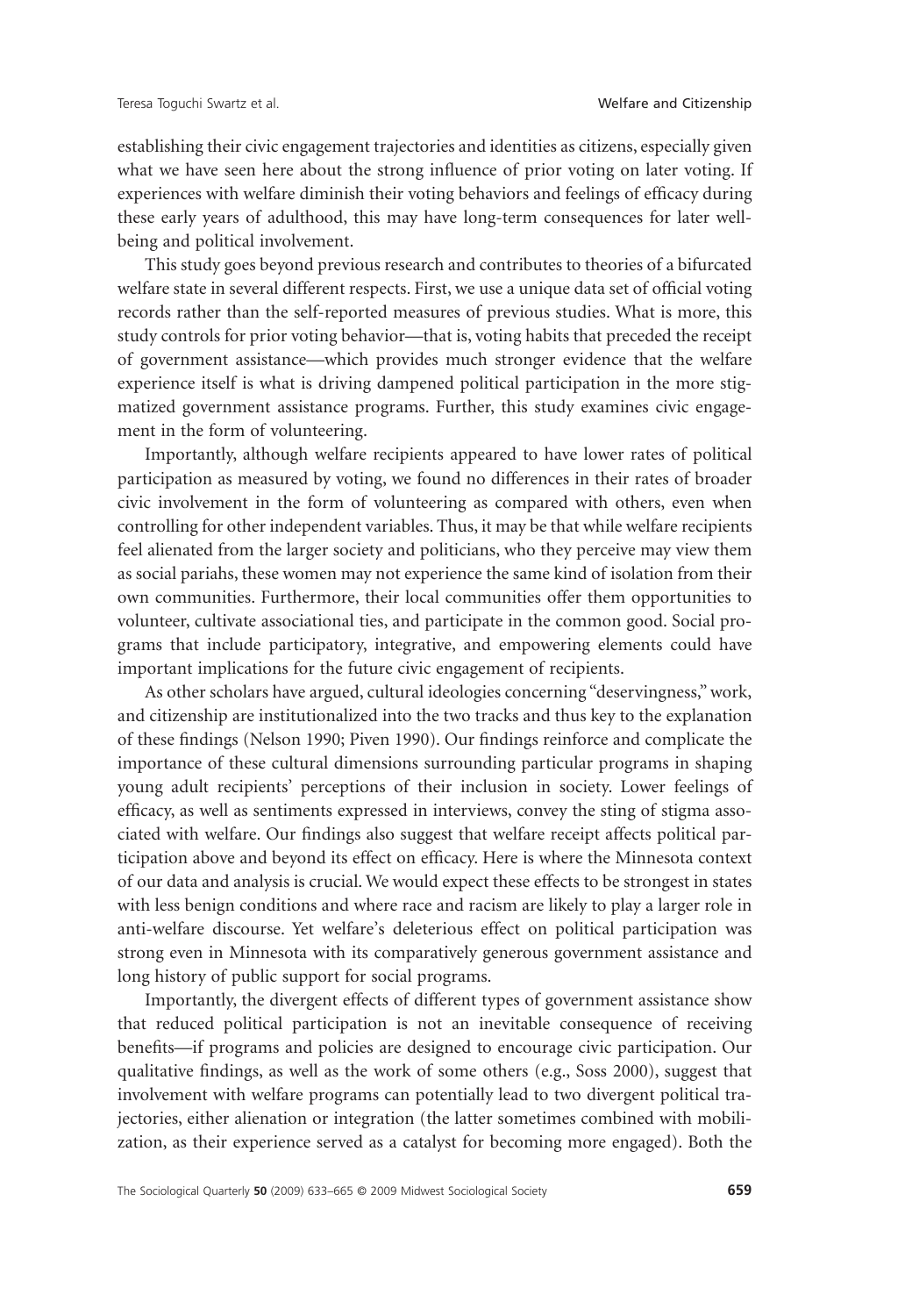quantitative and qualitative evidence with this sample suggests that the current form and meanings associated with welfare lead to the former being the much more common experience. Yet our interviews suggest that positive experiences through differently designed welfare programs—for example, the STRIDE program, which benefited several of our respondents—have the potential to foster civic participation. The widespread elimination of empowering welfare programs such as STRIDE may threaten the current and future political engagement of welfare recipients.

This study reflects welfare experiences prior to the Personal Responsibility and Work Opportunity Reconciliation Act of 1996, which eliminated AFDC and ushered in TANF. Although we are uncertain of how welfare reform may affect the political participation of recipients, we may speculate similar, if not stronger, effects for those receiving benefits today. As has been found in this work and the work of others, experiences with government social policies and programs affect recipients' civic participation (Lawless and Fox 2001; Mettler and Soss 2004). Welfare reform carries requirements, time limits, and "sanctions" that are more restrictive and punitive than its predecessor. Moreover, cultural messages that suggest welfare to be negative and outside the mainstream are conveyed by regulations and social workers (Hays 2003). Thus, it appears that the stigmatizing, controlling, and punitive aspects of welfare receipt remain. What is more, current TANF work requirements offer fewer opportunities for education, a path that appeared to be important for the economic and political empowerment of some of the respondents in this study.

Further attempts to reform welfare should seriously and more systematically consider the way that social programs and the culture that surrounds them influence civic engagement. Such a line of policy formation could mitigate the negative effects of welfare on civic involvement, as well as the ways that state programs can be constructed to integrate all citizens as full participating members. These analyses and interpretations also have theoretical implications for understandings of citizenship and its relation to the welfare state. Marshall's classic theories suggest that the welfare state holds the potential for inclusive citizenship through ensuring the basic material needs that enable civil and political rights. The findings of this study suggest that offering minimal means, while certainly important, is not enough to foster feelings of full integration into society or civic empowerment for everyone or under all conditions. It is also important to consider how these resources are perceived by recipients and the wider society, as well as how they are administered. While the aim of assistance programs may be to reduce economic hardship, government assistance that is stigmatizing, discretionary, and punitive, positions recipients as outsiders, and hence creates unequal social citizenship. In such cases, welfare programs that provide a modicum of economic equality may actually undermine political equality.

### **ACKNOWLEDGMENTS**

This research was supported by grants from the National Institute of Mental Health ("Work Experience and Mental Health: A Panel Study of Youth," MH 42843) and the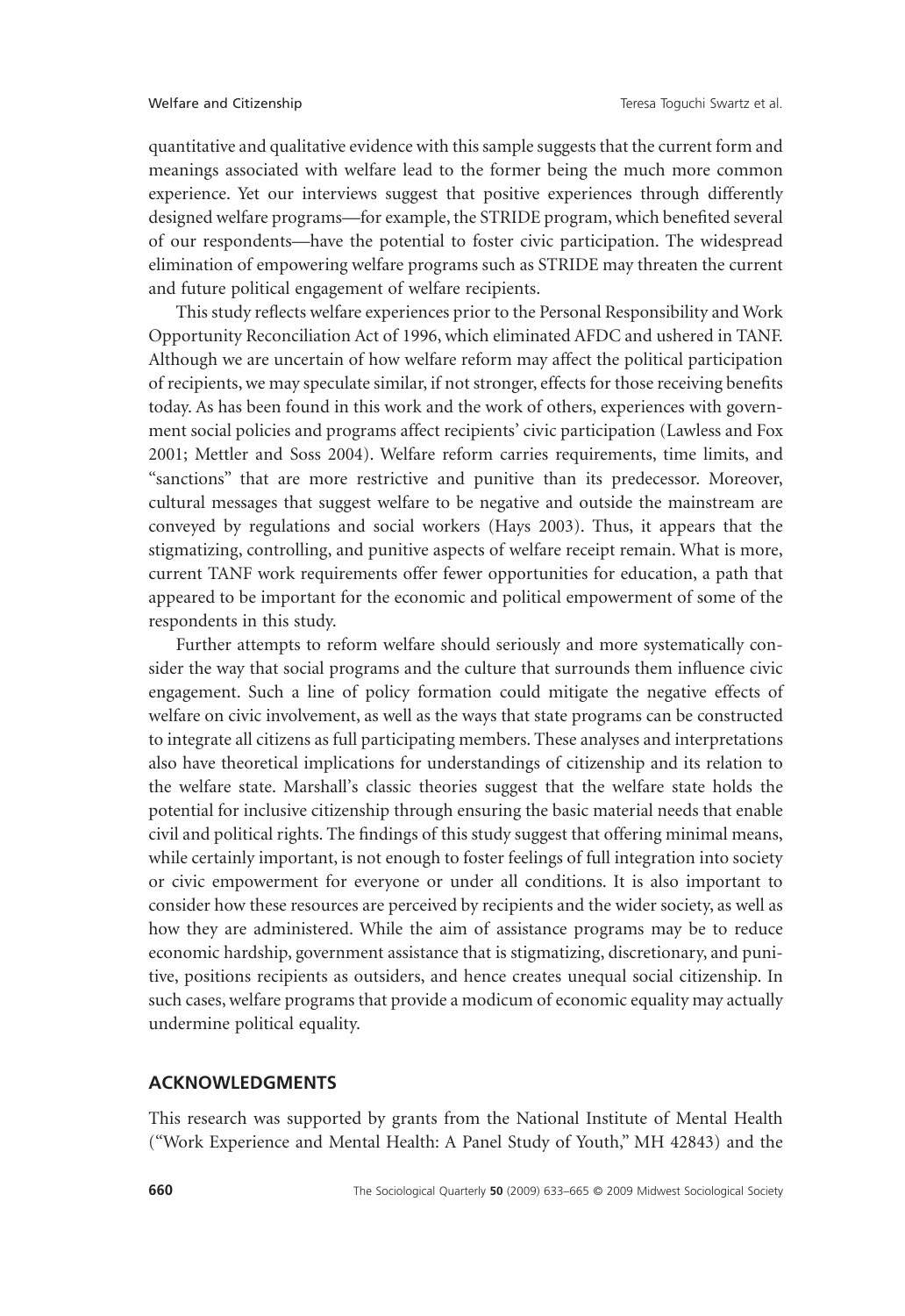National Institute of Child Health and Human Development (HD44138), the NIMH-NRSA Training Grant "Mental Health and Adjustment in the Life Course," and the MacArthur Foundation. The content of this paper is solely the responsibility of the authors and does not represent the official views of the National Institute of Child Health and Human Development or the National Institutes of Health. We thank Jeylan Mortimer for providing the data and support for this research and Douglas Hartmann, Ann Hironaka, Kim Huisman, Jennifer Lee, Ross Macmillan, Lisa Neuman, Lorie Schabo Grabowski, Kim Gardner, Mike Vuolo and the editors and anonymous reviewers of *TSQ* for their helpful comments and suggestions.

#### **NOTES**

<sup>1</sup>Civil rights guarantee protection from the state and individual freedoms, political rights include the right to vote and hold office, social rights guarantee citizens a minimum standard of living and economic welfare according to the standard prevailing in the society, such as rights to education and old age insurance (Marshall 1965).

- <sup>2</sup>Although Habermas's ideas grow from the Western European experience, and Germany in particular, they can be applied to the United States with its democratic tradition and more limited and punitive welfare programs.
- <sup>3</sup>In addition to the analyses reported here, we also estimated models using self-reported YDS voting data. As expected, rates of self-reported voting were significantly higher than the official reports—65 percent in 1996 and 83 percent in 2000 (not shown, available from authors). The large disparities between self-reports and official voting records highlight the limits of relying solely on self-reported voting and the need for examining patterns of actual voter turnout. While the effect of welfare receipt remained similar in both analyses, the impact of education increased significantly when self-reported voting is the outcome, indicating a correlation between educational attainment and the propensity to overreport voting. While the effects of public assistance are robust to both the self-reported and official voting specifications, we report the latter because of the known biases in self-reported voting data. Full models with self-reported voting are available by request from the authors.
- 4 One hundred three female YDS respondents who had received welfare sometime prior to 1997 were invited to be interviewed, of which 31 agreed to an interview. Analysis comparing welfare recipients who were interviewed with those who were not showed they were similar in parental income, education, and family of origin structure, high school grade point average, and selfefficacy in their senior year of high school (Grabowski 2002).
- 5 When we exclude YDS participants who were living outside of Minnesota during these elections, voter turnout is higher: 34 percent of residents voted in 1996, and 50 percent voted in 2000. Some non-Minnesota residents were eligible to vote by returning to Minnesota on election day (particularly applicable for those attending college in nearby states) or through absentee ballots. Others, however, may have voted in the state they were living in at the time and therefore not be counted in our data.
- 6 Although medical assistance programs in most states are means tested and sometimes carry stigma, we include this form of government aid in the first-tier category because of the relatively more generous programs for state health insurance coverage available in Minnesota. Two main government medical aid programs exist in Minnesota, including "Medical Assistance,"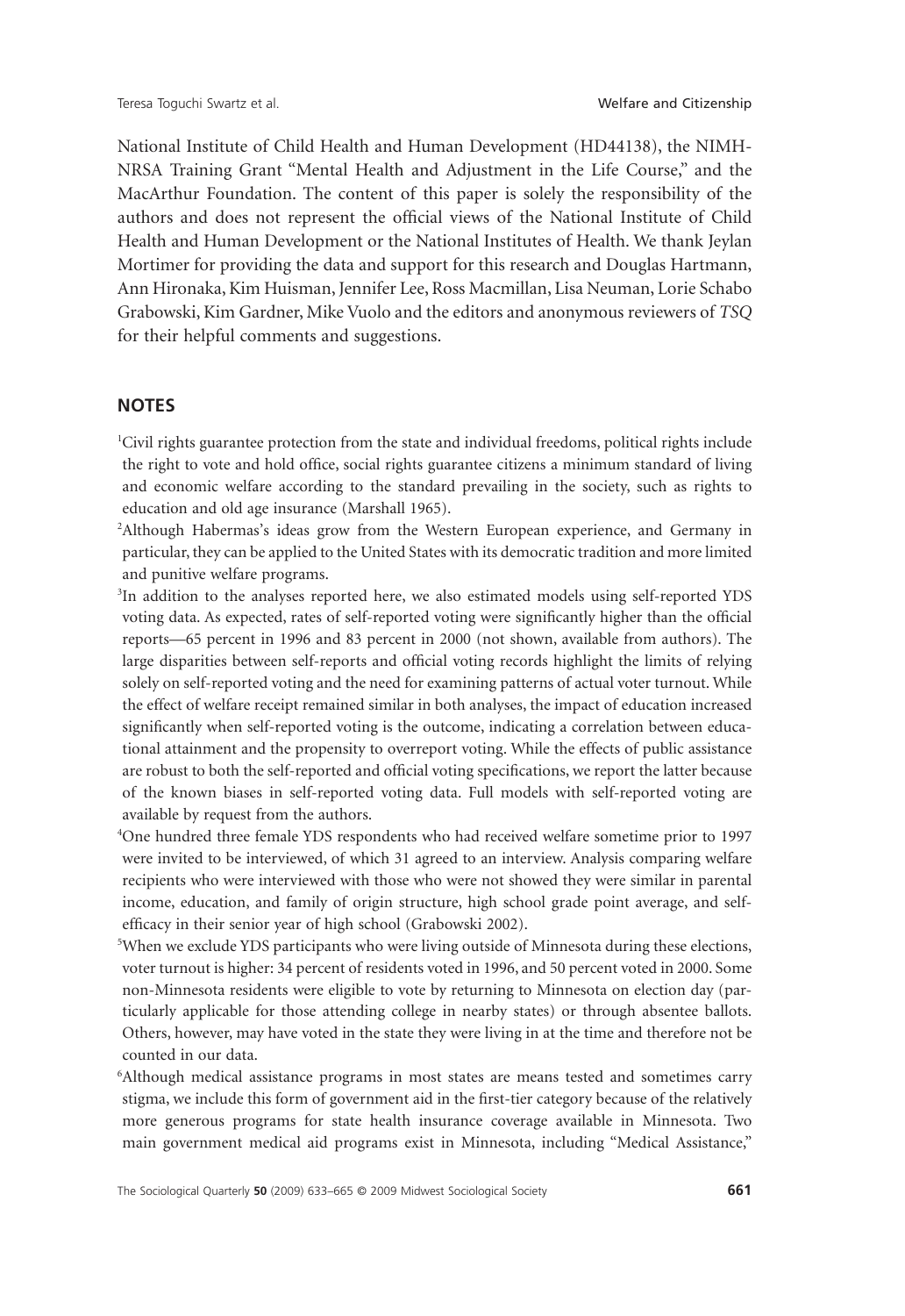Welfare and Citizenship Teresa Toguchi Swartz et al.

Minnesota's version of Medicaid which is a means-tested, stigmatized program for the poor, which has implications for access to care, and "Minnesota Care," a less stigmatized program aimed to provide health insurance coverage to low- and modest-income Minnesotans who do not receive insurance from employment or other government programs and has fewer implications for access to care. Because we were not able to clearly distinguish between those who received Minnesota Care and Medicaid, we include both in the first-tier set of programs we call "other government assistance." Those who received the more stigmatized Medicaid for the poor are likely to be captured in our welfare group.

7 As a test of robustness, we also examined the relationship between voting and receipt of government assistance for Minnesota residents only (not shown, available from authors). In Figure 1, the percentage of welfare recipients voting remained relatively constant, but the percentage voting in all other categories increased approximately 5 percent. The results for Tables 4 and 5 for Minnesota residents only were comparable with the results shown.

8 The loss of cases in Tables 4 and 5 can be explained by panel attrition and missing values on some of the indicators. Retention rates in the survey waves that we analyze are between 71 and 79 percent.

9 While children might be presumed to impact individuals' voting and other civic behavior, we do not include having children as a control variable because there is almost no variation on this measure among welfare recipients. That is, in this population, having children is a primary criterion for receiving welfare.

#### **REFERENCES**

- Abramovitz, Mimi. 1988. *Regulating the Lives of Women: Social Welfare Policy from Colonial Times to the Present*. Boston, MA: South End Press.
- Abramson, Paul R. and William Claggett. 1992. "The Quality of Record Keeping and Racial Differences in Validated Turnout." *Journal of Politics* 54:871–80.
- Bellah, Robert, Richard Madsen, William Sullivan, Ann Swidler, and Steven Tipton. 1985. *Habits of the Heart: Individualism and Commitment in American Life*. New York: Harper and Row.
- ——. 1991. *The Good Society*. New York: Knopf.
- Bruch, Sarah K., Myra Marx Feree, and Joe Soss. 2008. "From Policy to Polity: Democracy, Paternalism, and the Incorporation of Disadvantaged Citizens." Unpublished manuscript. University of Wisconsin-Madison, Madison, WI.
- Campbell, Andrea Louise. 2003. *How Policies Make Citizens; Senior Political Activism and the American Welfare State*. Princeton, NJ: Princeton University Press.
- Edin, Katherine and Laura Lein. 1997. *Making Ends Meet: How Single Mothers Survive Welfare and Low-Wage Work*. New York: Russell Sage.
- Etzioni, Amitai. 1996. *The New Golden Rule: Community and Morality in a Democratic Society*. New York: Basic Books.
- Finch, Michael, Michael J. Shanahan, Jeylan T. Mortimer, and Seongryeol Ryu. 1991. "Work Experience and Control Orientation in Adolescence." *American Sociological Review* 56:597– 611.
- Flanagan, Constance, Jennifer Bowes, Britta Jonsson, Beno Csaspo, and Elena Sheblanova. 1998. "Ties that Bind: Correlates of Adolescents' Civic Commitments in Seven Countries." *Journal of Social Issues* 54:457–75.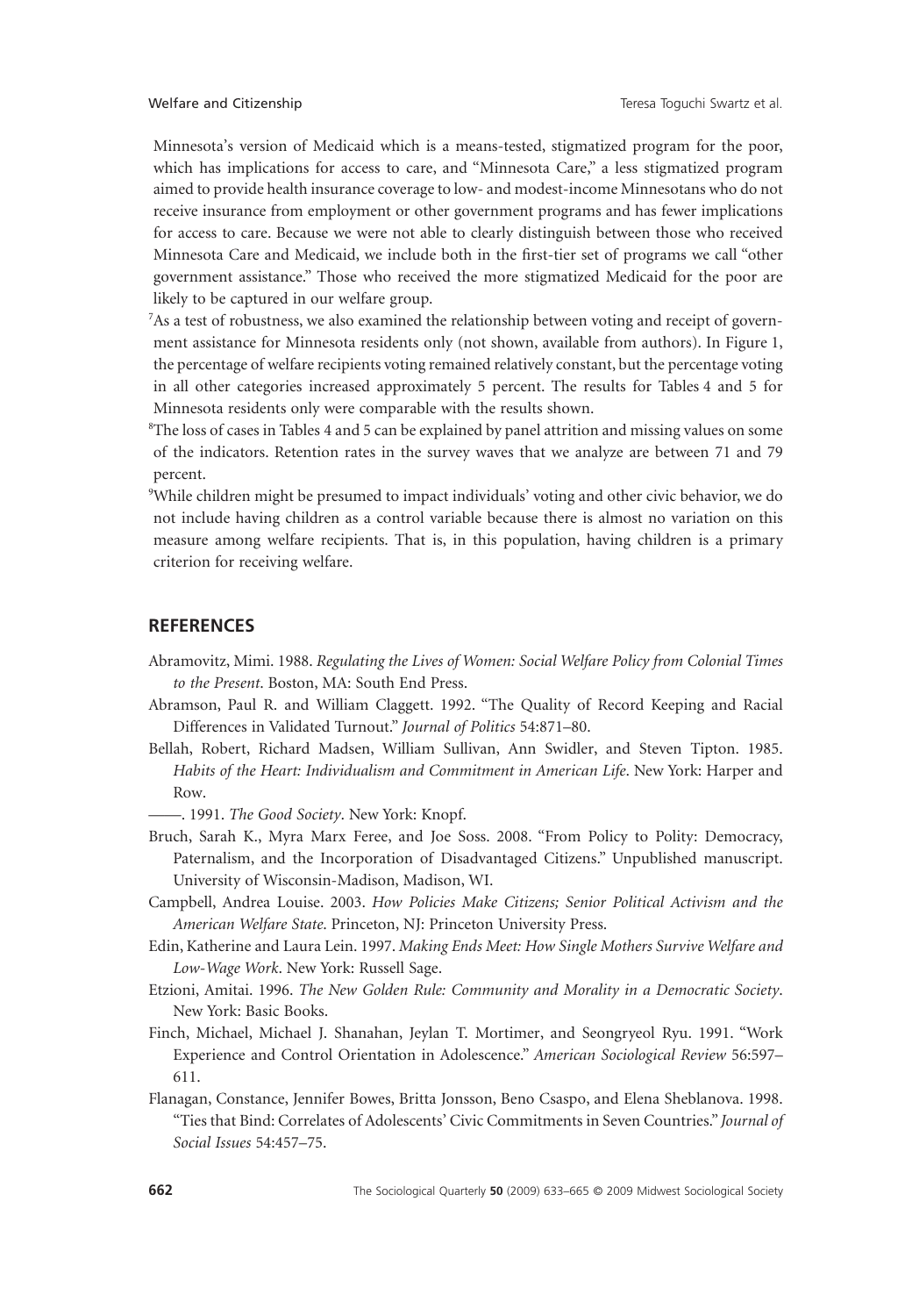- Fraser, Nancy. 1990. "Struggle over Needs: Outline of a Socialist-Feminist Critical Theory of Late-Capitalist Political Culture." Pp. 199–225 in *Women, the State and Welfare*, edited by L. Gordon. Madison: University of Wisconsin Press.
- Fraser, Nancy and Linda Gordon. 1994. "Dependency Demystified: Inscriptions of Power in a Keyword of the Welfare State." *Social Politics* 1:4–31.
- Goldberg, Chad Alan. 2001. "Social Citizenship and a Reconstructed Tocqueville." *American Sociological Review* 66:289–315.
- Gordon, Linda. 1988. *Heroes of Their Own Lives: The Politics and History of Family Violence, Boston 1880–1960*. New York: Penguin Books.
- ——. 1990. "The New Feminist Scholarship on the Welfare State." Pp. 9–35 in *Women, the State and Welfare*, edited by L. Gordon. Madison: University of Wisconsin Press.
- ——. 1994. *Pitied but Not Entitled: Single Mothers and the History of Welfare*. New York: The Free Press.
- Goren, Paul. 1997."Political Expertise and Issue Voting in Presidential Elections."*Political Research Quarterly* 50:387–412.
- Grabowski, Lori Jean Schabo. 2002. "Welfare Participation and Perceived Self-Efficacy: Structure, Agency, and the Self-Concept." Ph.D. dissertation, Department of Sociology, University of Minnesota, Minneapolis.
- Habermas, Jurgen. 1991. *The Structural Transformation of the Public Sphere: An Inquiry into the Category of Bourgeois Society*. Cambridge, MA: MIT Press.
- Haney, Lynne and Miranda March. 2003. "Married Fathers and Caring Daddies: Welfare Reform and the Discursive Politics of Paternity." *Social Problems* 50:461–81.
- Haney, Lynne and Robin Rogers-Dillon. 2005. "Beyond Dependency: Welfare States and the Reconfiguration of Social Inequality." Pp. 327–49 in *Blackwell Companion to Social Inequalities*, edited by Mary Romero and Eric Margolis. Malden, MA: Blackwell.
- Hays, Sharon. 2003. *Flat Broke with Children: Women in the Age of Welfare Reform*. New York: Oxford University Press.
- Jacobs, Lawrence, Ben Barber, Larry Bartels, Michael Dawson, Morris Fiorina, Jacob Hacker, Rodney Hero, Hugh Heclo, Claire Jean Kim, Suzanne Mettler, Benjamin Page, Dianne Pinderhughes, Kay Lehman Scholzman, Theda Skocpol, and Sidney Verba. 2004. "American Democracy in an Age of Rising Inequality." *Perspectives on Politics* 2:651–66.
- Keeter, S., C. Zukin, M. Andolina, and K. Jenkins. 2002. *The Civic and Political Health of the Nation: A Generational Portrait*. College Park, MD: Center for Information and Research on Civic Learning and Engagement.
- Lawless, Jennifer and Richard Fox. 2001. "Political Participation of the Urban Poor." *Social Problems* 48:362–85.
- Marshall, T. H. 1965. *Class, Citizenship and Social Development: Essays by T. H. Marshall*. Garden City, NY: Double Day.
- Mead, Lawrence. 1986. *Beyond Entitlement: The Social Obligations of Citizenship*. New York: The Free Press.
- ——. 1997. *The New Paternalism: Supervisory Approaches to Poverty*. Washington, DC: Brookings Institution.
- Mettler, Suzanne. 1998. *Dividing Citizens: Gender and Federalism in New Deal Public Policy*. Ithaca, NY: Cornell University Press.
	- ——. 2005. *From Soldiers to Citizens: The GI Bill and the Making of the Greatest Generation*. Oxford, UK: Oxford University Press.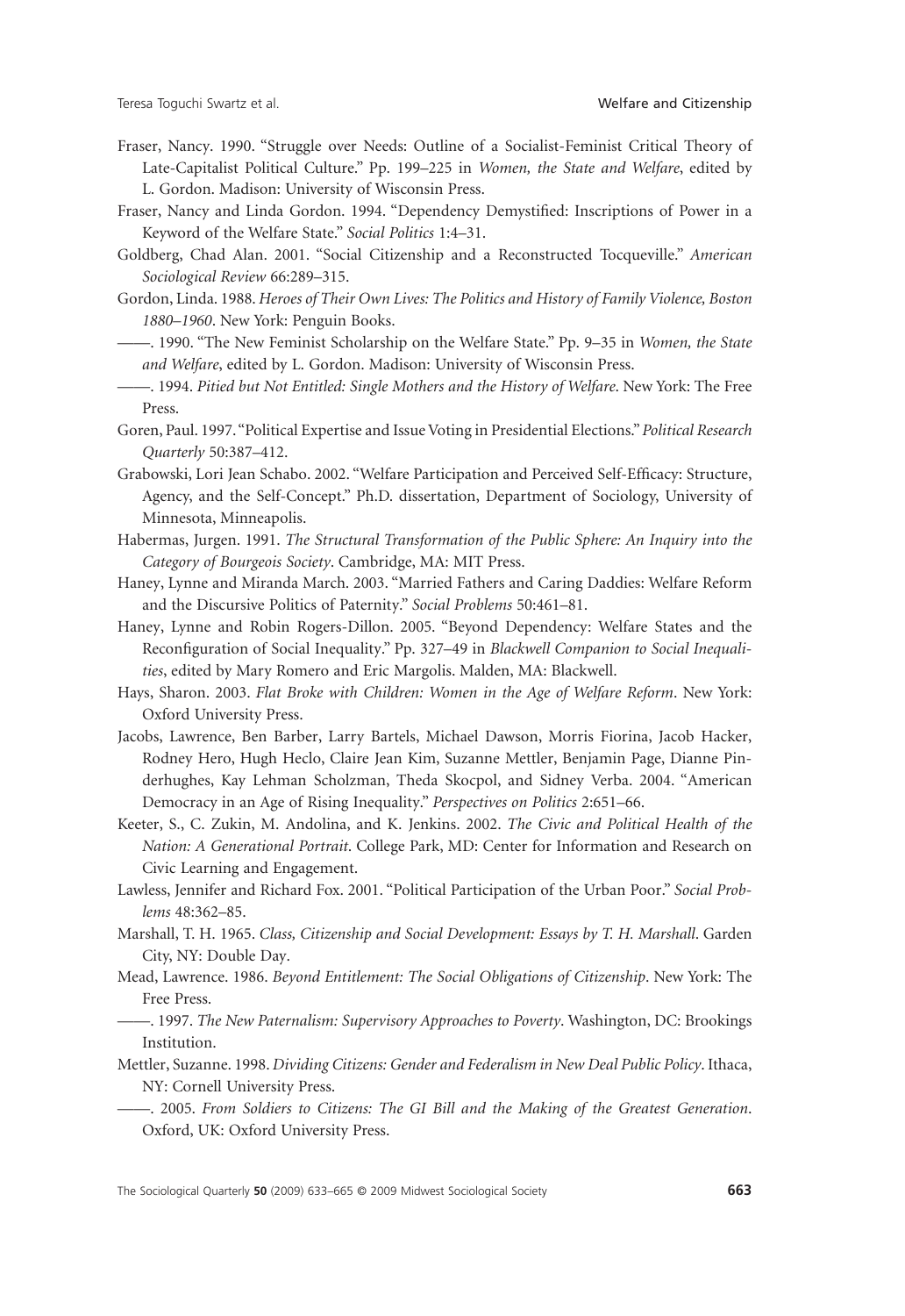- Mettler, S. and J. Soss. 2004. "The Consequences of Public Policy for Democratic Citizenship: Bridging Policy Studies and Mass Politics." *Perspectives on Politics* 2:55–73.
- Mink, Gwendolyn. 1990. "The Lady and the Tramp: Gender, Race and the Origin of the American Welfare State." Pp. 92–122 in *Women, the State and Welfare*, edited by L. Gordon. Madison: University of Wisconsin Press.
	- ——. 1995. *The Wages of Motherhood: Inequality in the Welfare State 1917–1942*. Ithaca, NY: Cornell University Press.
- Minnesota Secretary of State. 2006. *Voting and Registration Data, 1994–2004*. St. Paul: State of Minnesota.
- Misra, Joya, Stephanie Moller, and Marina Karides. 2003. "Envisioning Dependency: Changing Media Depictions of Welfare in the Twentieth Century." *Social Problems* 50:482–504.
- Mortimer, Jeylan. 2003. *Working and Growing Up in America*. Cambridge, MA: Harvard University Press.
- Murray, Charles. 1984. *Losing Ground: American Social Policy 1950–1980*. New York: Basic Books.
- Naples, Nancy. 1992. "Activist Mothering: Cross-Generational Continuity in the Community Work of Women from Low-Income Urban Neighborhoods." *Gender and Society* 6:441– 63.
- ——. 1998. *Grassroots Warriors: Activist Mothering, Community Work, and the War on Poverty*. New York: Routledge.
- Nelson, Barbara. 1990. "The Origin of the Two-Channel Welfare State: Workman's Compensation and Mother's Aid." Pp. 123–51 in *Women, the State and Welfare*, edited by L. Gordon. Madison: University of Wisconsin Press.
- Oesterle, Sabrina, Monica Kirkpatrick Johnson, and Jeylan Mortimer. 2004. "Volunteerism during the Transition to Adulthood: A Life Course Perspective." *Social Forces* 82:1123–49.
- Pearce, Diana. 1990. "Welfare Is Not for Women: Why the War on Poverty Cannot Conquer the Feminization of Poverty." Pp. 265–79 in *Women, the State and Welfare*, edited by L. Gordon. Madison: University of Wisconsin Press.
- Pierson, Paul. 1993. "When Effects Becomes Cause: Policy Feedback and Political Change." *World Politics* 45:595–628.
- Piven, Francis Fox. 1990. "Ideology and the State: Women, Power and the Welfare State." Pp. 250–64 in *Women, the State and Welfare*, edited by L. Gordon. Madison: University of Wisconsin Press.
- Putnam, Robert. 1995. "Bowling Alone: America's Declining Social Capital." *The Journal of Democracy* 6:65–78.
- ——. 2000. *Bowling Alone: The Collapse and Revival of American Community*. New York: Simon & Schuster.
- Quadagno, Jill. 1994. *The Color of Welfare: How Racism Undermined the War on Poverty*. New York: Oxford University Press.
- Rogers-Dillon, Robin H. and John D. Skrentny. 1999. "Administering Success: The Legitimacy Imperative and Implementation of Welfare Reform." *Social Problems* 46:13–29.
- Shklar, Judith N. 1991. *American Citizenship: The Quest for Inclusion*. Cambridge, MA: Harvard University Press.
- Skocpol, Theda. 1992. *Protecting Soldiers and Mothers: The Political Origins of Social Policy in the United States*. Cambridge, MA: Harvard University Press.
- ——. 2004. "Voice and Inequality: The Transformation of American Civic Democracy." *Perspectives on Politics* 2:3–20.